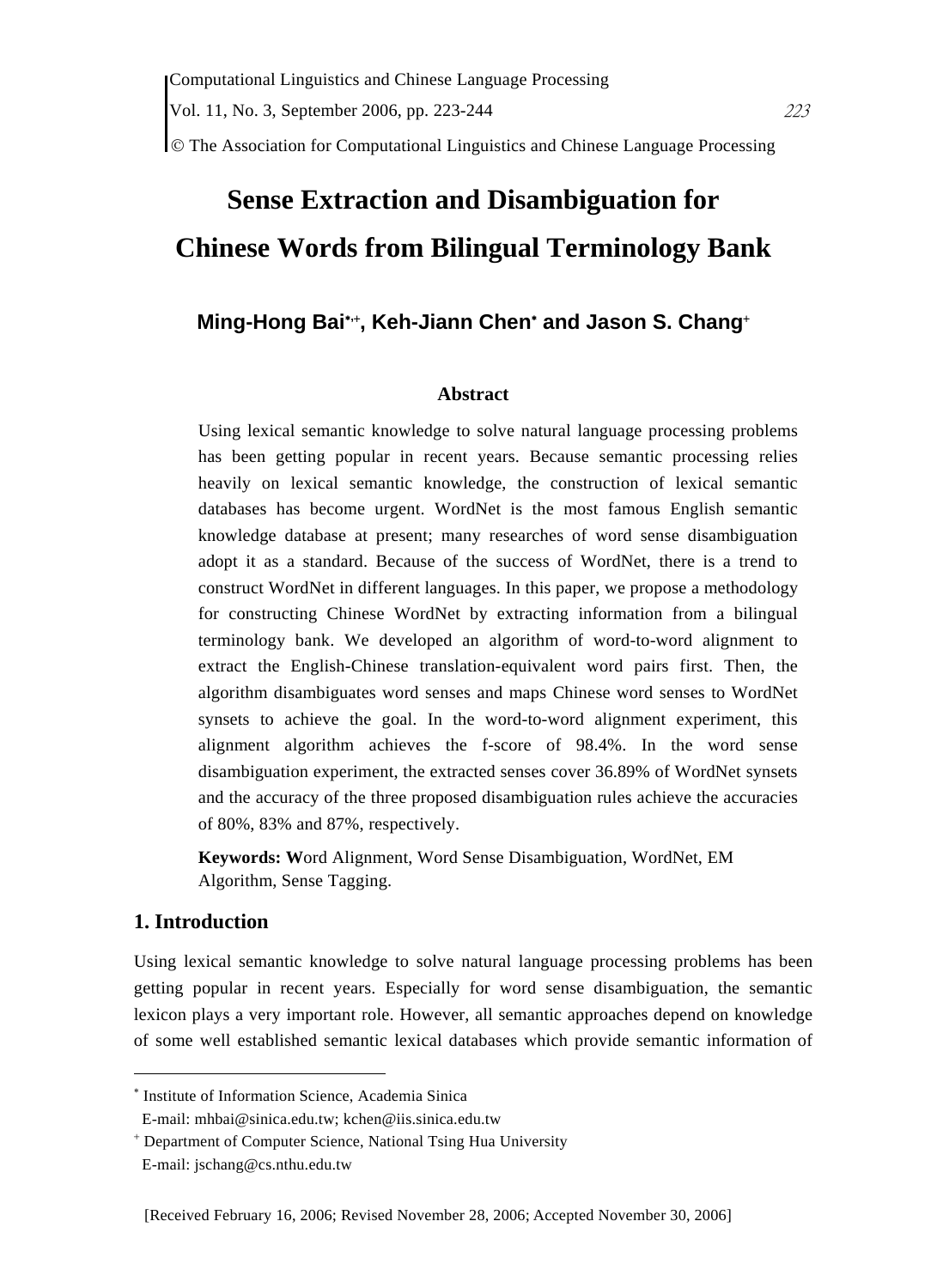words, such as the different senses of a word, the synonymous or hyperonymy relation between words, etc.

WordNet is a famous semantic lexical database which owns rich lexical information. [Miller 1990]. It not only covers a large set of vocabularies but also establishes a complete taxonomic structure for word senses. Synonymous word senses are grouped into synsets. These synsets are further associated by semantic relations, including hypernyms, hyponyms, holonyms, meronyms, etc. The WordNet has been applied to a wide range of applications, such as word sense disambiguation, information retrieval, computer-assisted language learning, etc. It has apparently become the de facto standard for English word senses now.

Because of the success of WordNet, there is a universally shared interest in construction of WordNet-like and WordNet-embedded lexical databases in different languages. One of the most famous projects is EuroWordNet (EWN). Its goal is to construct a WordNet-like system containing several European languages. Since constructing a WordNet for a new language is a difficult and labor intensive task, using the resources of WordNet to speed up the construction has begun a new trend. Many researchers, such as [Atserias *et al*. 1997], [Daude *et al*. 1999] and [Chang *et al.* 2003], have tried to associate WordNet synsets to other languages automatically with appropriate translations from bilingual dictionaries. The limitation of using bilingual dictionaries as mapping tables for translation equivalences between two languages is the narrow scopes of the dictionaries, since dictionaries usually contain prototypical translations only. For example, the first sense of word "plant" in WordNet is "plant, works, industrial plant"; it was translated as "GongChang"(工廠) in a Chinese-English bilingual dictionary. However, in actual text, it may be also translated as "Chang"( $\dddot{m}$ ), "GongChang"(工場), "ChangFang"(廠房), "suo"(所, such as 'power plant'/發電所), etc. Various translations, obviously, add complexity and difficulty to map word senses into WordNet synsets.

Instead of using bilingual dictionaries, we adopt a bilingual terminology bank as the semantic lexical database. The latter includes various compound words, in which a word in a different compounding structure may have different translations, thus there are more translation candidates which can be chosen. A bilingual terminology bank has not only helped to avoid the problem of the limited scope of prototypical translations made by common bilingual dictionaries, but has also helped to disambiguate word senses by various translations and collocations [Diab *et al*. 2002], [Bhattacharya 2004]. Nevertheless, using bilingual terminology banks has to face two main challenges: Firstly, we have to deal with the problem of word-to-word alignment for multi-words terms. Secondly, we have to solve the problem of sense ambiguity of the English translation. The approaches for solving these two problems are the major focuses of the paper.

The rest of paper is divided into four sections. Section 2 introduces the resources of this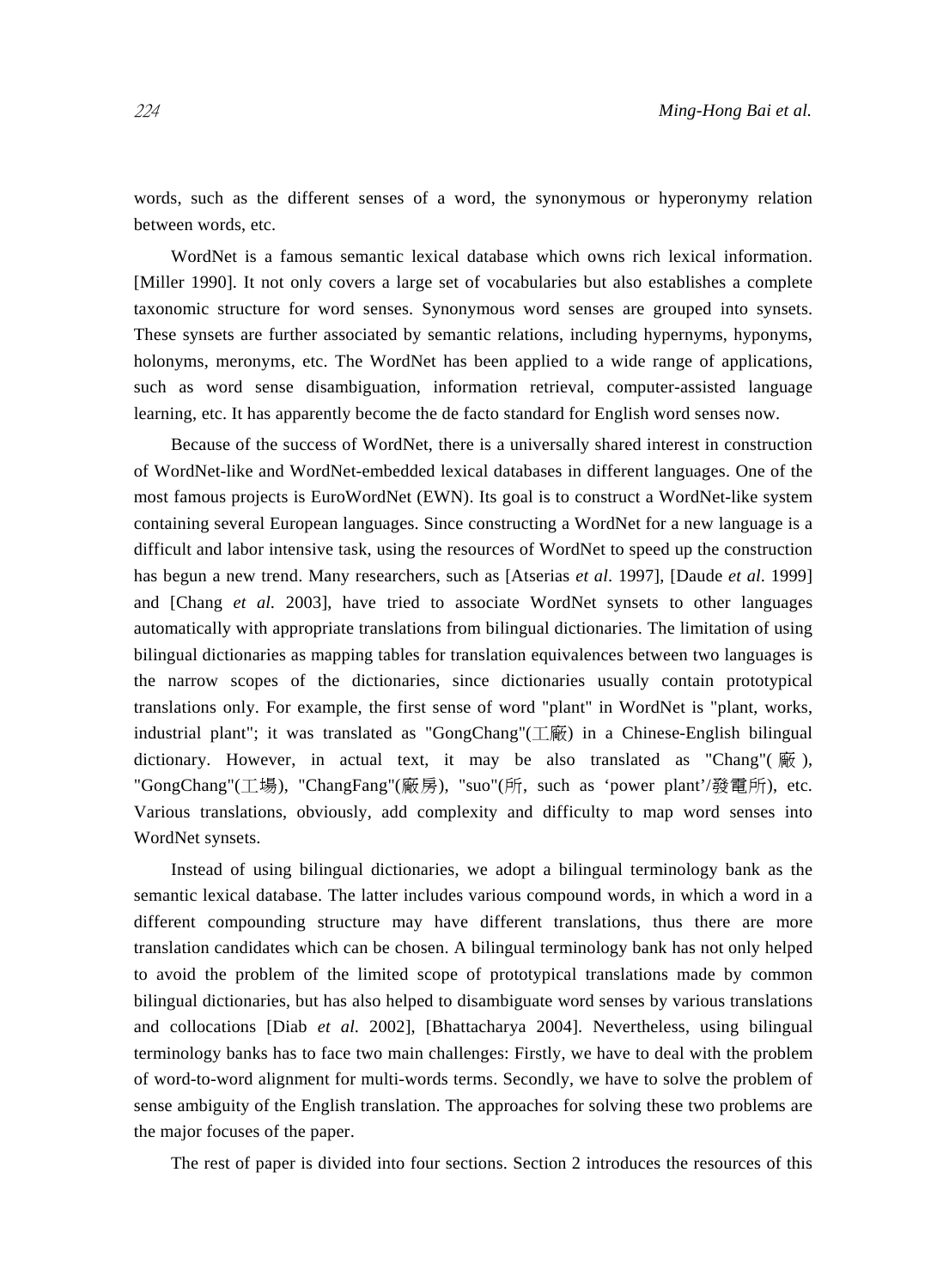paper. Section 3 describes the methodology. Experimental setup and results will be addressed in Section 4. A conclusion is provided in Section 5 along with directions for future research.

## **2. Resources**

In this study, we use two dictionaries as the resources to extract semantic information:

- a)The Bilingual Terminology Bank from NICT [NICT 2004]
- b)A English-Chinese dictionary [Proctor 1988]

The Bilingual Terminology Bank from NICT contains 63 classes of terminologies, with a total of 1,046,058 Chinese terms with their English translations. Among them, 629,352 terms are compounds, which is about 60 percent of the total. The English-Chinese dictionary contains 208,163 words which are used as a supplement. We also adopt WordNet 2.0 as the medium for sense linking. Figure 1 shows some sample entries of the Bilingual Terminology Bank from NICT.

| <b>English</b>                 | <b>Chinese</b> | <b>Class</b>                  |  |
|--------------------------------|----------------|-------------------------------|--|
| succulent stem                 | 肉質莖            | <b>Botany</b>                 |  |
| common base current gain       | 共基電流增益         | <b>Electrical Engineering</b> |  |
| sliding brush                  | 滑動電刷           | Naval Architecture            |  |
| point of increase              | 增値點            | <b>Mathematics</b>            |  |
| group carry                    | 成組進位           | <b>Computer Science</b>       |  |
| swine fever                    | 豬瘟             | Animal Science                |  |
| light measurements             | 光量測            | Metrology                     |  |
| reductional grouping           | 染色體減數分群        | <b>B</b> otany                |  |
| oil film strength              | 油膜強度           | Metrology                     |  |
| normalized quadrature spectrum | 標準化四分譜         | Meteorology                   |  |

*Figure 1. sample entries of the Bilingual Terminology Bank from NICT.* 

In English, a compound is usually composed of words and blanks; the latter being a natural boundary to separate words. On the contrary, in Chinese there are no blanks in compound words, so we need to segment words before applying word alignment algorithms. In this paper, we adopt the CKIP Chinese Word Segmentation System, which was developed by the CKIP group of Academia Sinica [CKIP 2006].

## **3. Methodology**

The algorithm can be divided into the following two steps:

1. Find the word to word alignment for each entry in the terminology bank,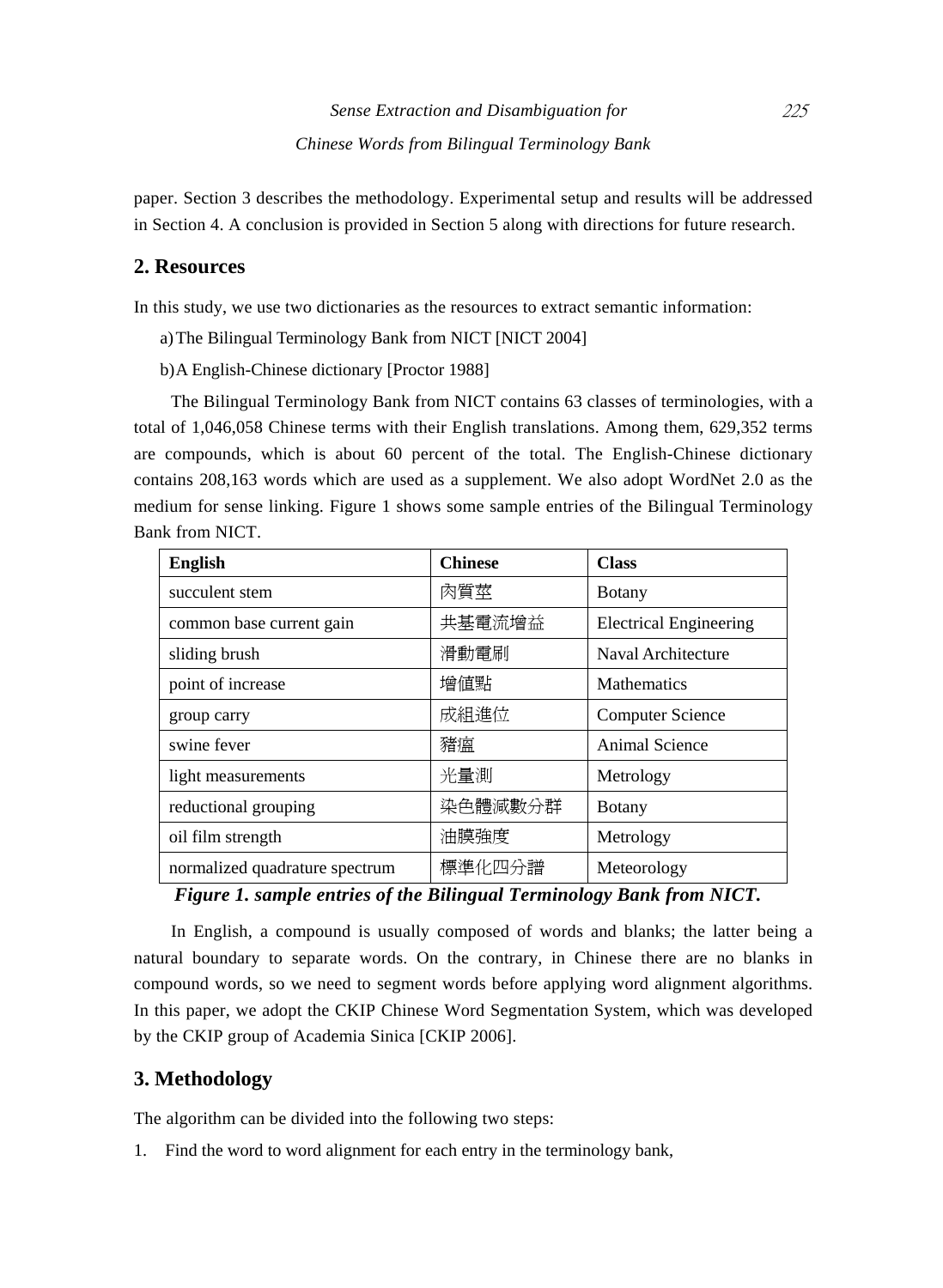2. Assign a synset to the Chinese word sense by resolving the sense ambiguities of its aligned English word.

The first step is to find all possible English translations for each Chinese word, which make it possible to link Chinese words to WordNet synsets. Since the English translation may be ambiguous, the purpose of second step is to employ a word sense disambiguation algorithm to select the appropriate synset for the Chinese word. For example, the term pair (*water tank*, 水 槽) will be aligned as (*water*/水 *tank/槽*) in the first step, so the Chinese word 槽 can be linked to WordNet synsets by its translation *tank*. But *tank* has five senses in WordNet as follows:

> *tank*\_n\_1: an enclosed armored military vehicle, *tank* n 2: a large vessel for holding gases or liquids, *tank*\_n\_3: as much as a tank will hold, *tank* n 4: a freight car that transports liquids or gases in bulk, *tank*\_n\_5: a cell for violent prisoners.

The second step is applied to select the best sense translation. In the following subsections, we will describe the detail algorithm of word alignment in section 3.1 and word sense disambiguation in section 3.2.

#### **3.1 Word Alignment**

For a Chinese term and its English translation, it is natural to think that the Chinese term is translated from the English term word for word. So, the purpose of word alignment is to connect the words which have a translation relationship between the Chinese term and its English portion. In past years, several statistical-based word alignment methods have been proposed. [Brown *et al*. 1993] proposed a method of word alignment which consists of five translation models, also known as the IBM translation models. Each model focuses on some features of a sentence pair to estimate the translation probability. [Vogel *et al*. 1996] proposed the Hidden-Markov alignment model which makes the alignment probabilities dependent on the alignment position of the previous word rather than on the absolute positions. [Och and Ney 2000] proposed some methods to adjust the IBM models to improve alignment performance.

The word alignment task in this paper only focuses on the term pairs of a bilingual terminology bank. Since the length of a term is usually far less than a sentence, some features, such as word position, are no longer important in the task. In this paper, we employ the IBM-1 model, which only focuses on lexical generating probability, to align the words of a bilingual terminology bank.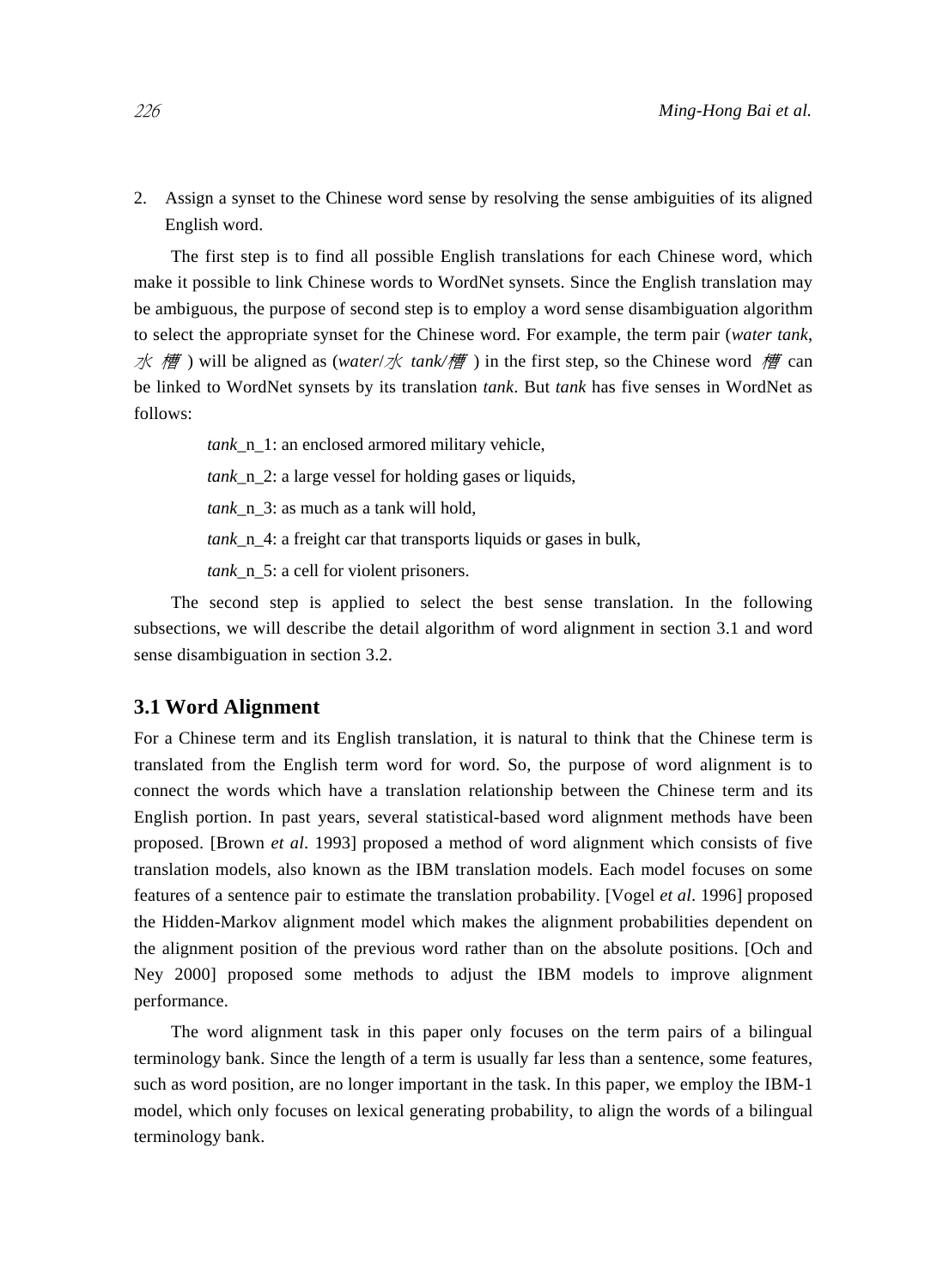#### **3.1.1 Modeling Word Alignment**

For convenience, we follow the notion of [Brown *et al*. 1993], which defines word alignment as follows:

Suppose we have a English term  $e = e_1, e_2, \dots, e_n$  where  $e_i$  is an English word, and its corresponding Chinese term  $\mathbf{c} = c_1, c_2, \dots, c_m$  where  $c_j$  is a Chinese word. An alignment from  $\mathbf{e}$  to **c** can be represented by a series  $\mathbf{a} = a_1, a_2, \dots, a_m$  where each  $a_j$  is an integer between 0 and *n*, such that if  $c_i$  is partial (or total) translation of  $e_i$ , then  $a_i = i$  and if it is not translation of any English word, then  $a_i=0$ .

For example, the alignments shown in Figure 2 are two possible alignments from English to Chinese for the term pair (*practice teaching*, 教學 實習), (a) can be represented by **a**=1,2 while (b) can be represented by **a**=2,1.



*Figure 2. two possible alignments from English to Chinese for the term pair (practice teaching,* 教學 實習*).* 

In the word alignment stage, given a pair of terms **c** and **e**, we want to find the most likely alignment  $\mathbf{a} = a_1, a_2, \ldots, a_m$ , to maximize the alignment probability  $P(\mathbf{a}|\mathbf{c}, \mathbf{e})$  for the pair. The formula can be represented as follows:

$$
\hat{\mathbf{a}} = \arg \max_{\mathbf{a}} P(\mathbf{a} \mid \mathbf{c}, \mathbf{e}),\tag{1}
$$

where  $\hat{a}$  is the best alignment of the possible alignments. Suppose we already have lexical translation probabilities for each of the lexical pairs, then, the alignment probability  $P(a|c,e)$ can be estimated by means of the lexical translation probabilities as follows:

$$
P(\mathbf{a} \mid \mathbf{c}, \mathbf{e}) = \frac{P(\mathbf{a}, \mathbf{c} \mid \mathbf{e})}{P(\mathbf{c} \mid \mathbf{e})} = \prod_{j=1}^{m} P(c_j \mid e_{a_j}) / P(\mathbf{c} \mid \mathbf{e}).
$$

The probability of c given e,  $P(c|e)$ , is a constant for a given term pair  $(c,e)$ , so formula 1 can be estimated as follows: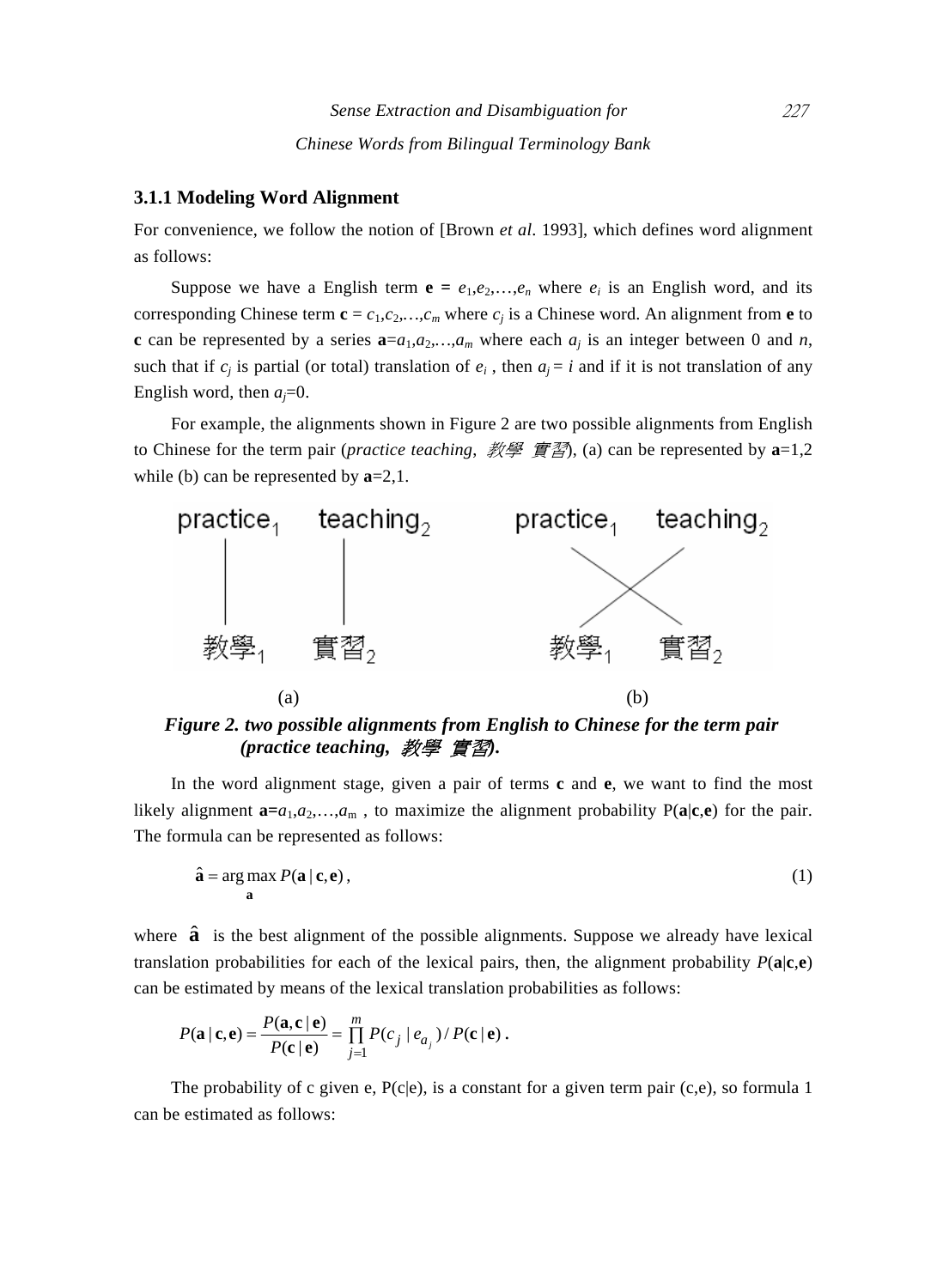$$
\hat{\mathbf{a}} = \underset{\mathbf{a}}{\arg \max} \prod_{j=1}^{m} P(c_j \mid e_{a_j}).
$$
\n(2)

For example, the probability of the alignment shown in Figure 2 (a) can be estimated by:

$$
P(c_1|e_1)P(c_2|e_2)
$$
  
= P(  $\# \#$  | practice) P(  $\# \mathbb{Z}$  | teaching)  
= 0.000480 x 1.14x10<sup>-13</sup> = 5.48x10<sup>-17</sup>.

While (b) can be estimated by:

$$
P(c_1|e_2)p(c_2|e_1) = P(\text{##} | teaching)P(\text{#} | practice)
$$
  
= 0.6953 x 0.0940 = 0.0654.

In this example, the probability of alignment (b) is larger than (a) in Figure 2. So the alignment (b), (教學*/teaching* 實習*/practice*), is a better choice than (a), (教學*/practice* 實習 /*teaching*), for the term pair (*practice teaching*, 教學 實習). The remaining problem of this stage is how to estimate the translation probability  $p(c|e)$  for all possible English-Chinese lexical pairs.

#### **3.1.2 Translation Probability Estimation**

The method of our translation probability estimation uses the IBM model 1 [Brown *et al*. 1993], which is based on the EM algorithm [Dempster *et al*. 1977], for maximizing the likelihood of generating the Chinese terms, which is the target language, given the English portion, which is the source language. Suppose we have an English term **e** and its Chinese translation **c** in the terminology bank **T**; *e* is a word in **e**, and *c* is a word in **c**. The probability of word *c* given word *e*, *P*(*c*|*e*), can be estimated by iteratively re-estimating the following EM formulae:

Initialization:

$$
P(c \mid e) = \frac{1}{|C|} \tag{3}
$$

E-step:

$$
Z(c, e; \mathbf{c}, \mathbf{e}) = \sum_{\forall \mathbf{a}} P(\mathbf{a} \mid \mathbf{c}, \mathbf{e}) \sum_{j=1}^{m} \delta(c, c_j) \delta(e, e_{a_j}), \qquad (4)
$$

$$
P(\mathbf{a} \mid \mathbf{c}, \mathbf{e}) = \frac{P(\mathbf{a}, \mathbf{c} \mid \mathbf{e})}{\sum_{\forall \mathbf{a}'} P(\mathbf{a}', \mathbf{c} \mid \mathbf{e})} = \frac{\prod_{j=1}^{m} P(c_j \mid e_{a_j})}{\sum_{\forall \mathbf{a}'} \prod_{j=1}^{m} P(c_j \mid e_{a_j})};
$$
\n(5)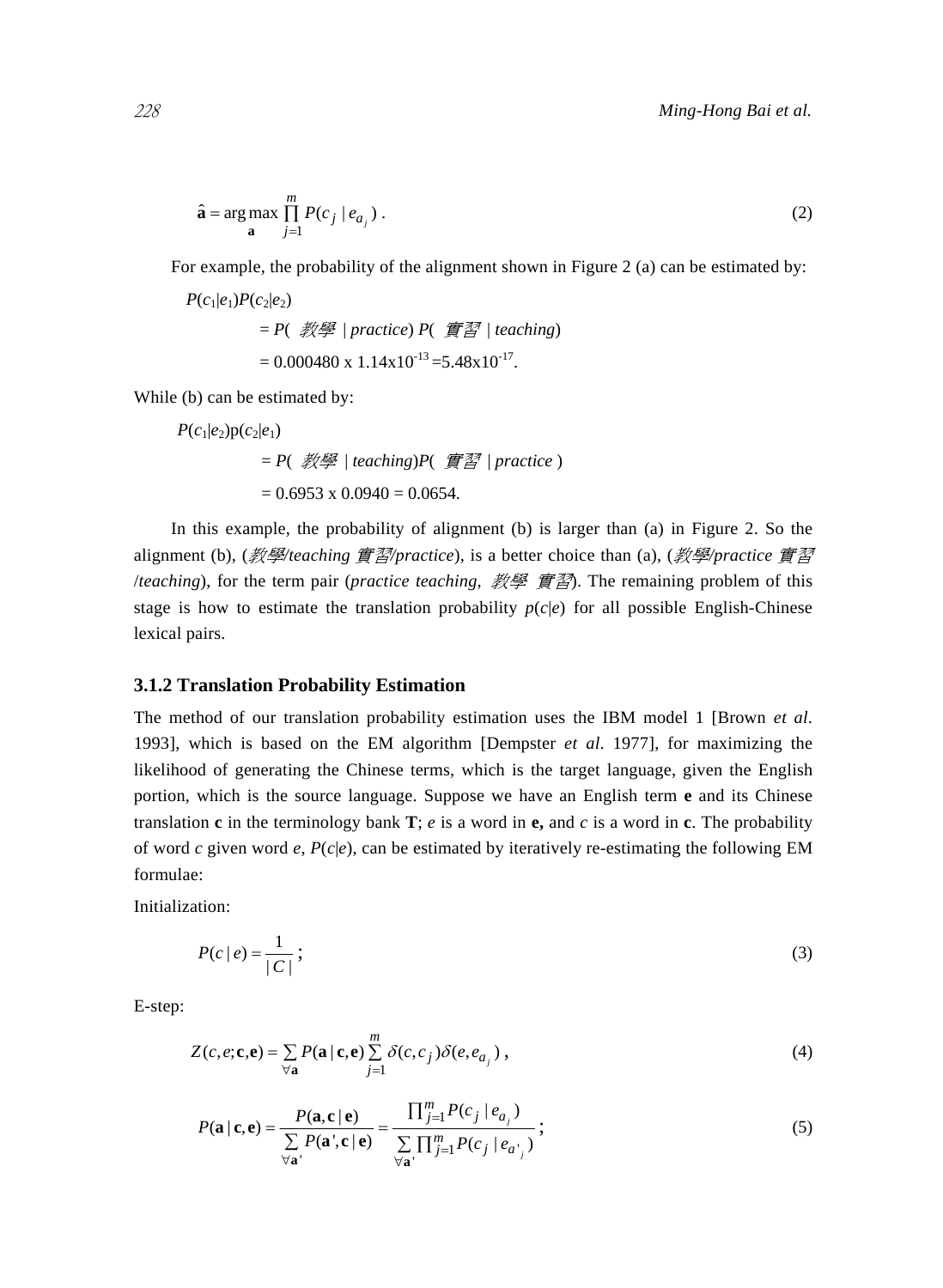*Chinese Words from Bilingual Terminology Bank* 

M-step:

$$
P(c \mid e) = \frac{\sum_{t=1}^{|T|} Z(c, e; \mathbf{c}^{(t)}, \mathbf{e}^{(t)})}{\sum_{\forall v \in C} \sum_{t=1}^{|T|} Z(v, e; \mathbf{c}^{(t)}, \mathbf{e}^{(t)})}.
$$
(6)

In the EM training process, we initially assume that the translation probability for any Chinese word *c* given English word *e*, *P*(*c*|*e*), is uniformly distributed as in formula 3, where *C* denotes the set of all Chinese words in the terminology bank. In the E-step, we estimate the expected number of times that *e* connects to *c* in the term pair  $(c,e)$ . As in formula 4, we sum up the expected counts of the connection from  $e$  to  $c$  over all possible alignments which contain the connection. Formula 5 is the detailed definition of the probability of an alignment **a** given (**c**,**e**). Usually, it is hard to evaluate the formulae in E-step. Fortunately, it has been proven [Brown *et al*. 1993] that the expectation formulae, 4 and 5, can be merged and simplified as follows:

$$
Z(c, e; \mathbf{c}, \mathbf{e}) = \sum_{\mathbf{a}} P(\mathbf{a} | \mathbf{c}, \mathbf{e}) \sum_{j=1}^{m} \delta(c, c_j) \delta(e, e_{a_j})
$$
  
\n
$$
= \frac{\sum \prod_{j=1}^{m} P(c_j | e_{a_j}) \sum_{j=1}^{m} \delta(c, c_j) \delta(e, e_{a_j})}{\sum \prod_{j=1}^{m} P(c_j | e_{a_j})}
$$
  
\n
$$
= \frac{P(c | e) \prod_{j=1, c_j \neq c}^{m} \sum_{i=0, e_i \neq e}^{n} P(c_j | e_i)}{\prod_{j=1}^{m} \sum_{i=0}^{n} P(c_j | e_i)} \sum_{j=1}^{m} \delta(c, c_j) \sum_{i=0}^{n} \delta(e, e_i)}
$$
  
\n
$$
= \frac{P(c | e)}{\sum_{i=0}^{n} P(c | e_i)} \sum_{j=1}^{m} \delta(c, c_j) \sum_{i=0}^{n} \delta(e, e_i).
$$
 (7)

 After merging and simplifying, as formula 7, the E-step becomes very simple and effective for computing.

In the M-step, we re-estimate the translation probability,  $P(c|e)$ . As shown in formula 6, we sum up the expected number of connections from *e* to *c* over the whole bank divide by the expected number of *c*.

The training process will count the expected number, E-step, and re-estimate the translation probability, M-step, iteratively until it has converged.

For instance, as the example shown in Figure 2, the English term **e=** *practice teaching* and Chinese term **c**=教學 實習 are given. Assume the total number of Chinese words in the terminology bank is 100,000. Initially, the probabilities of each translation are as follows: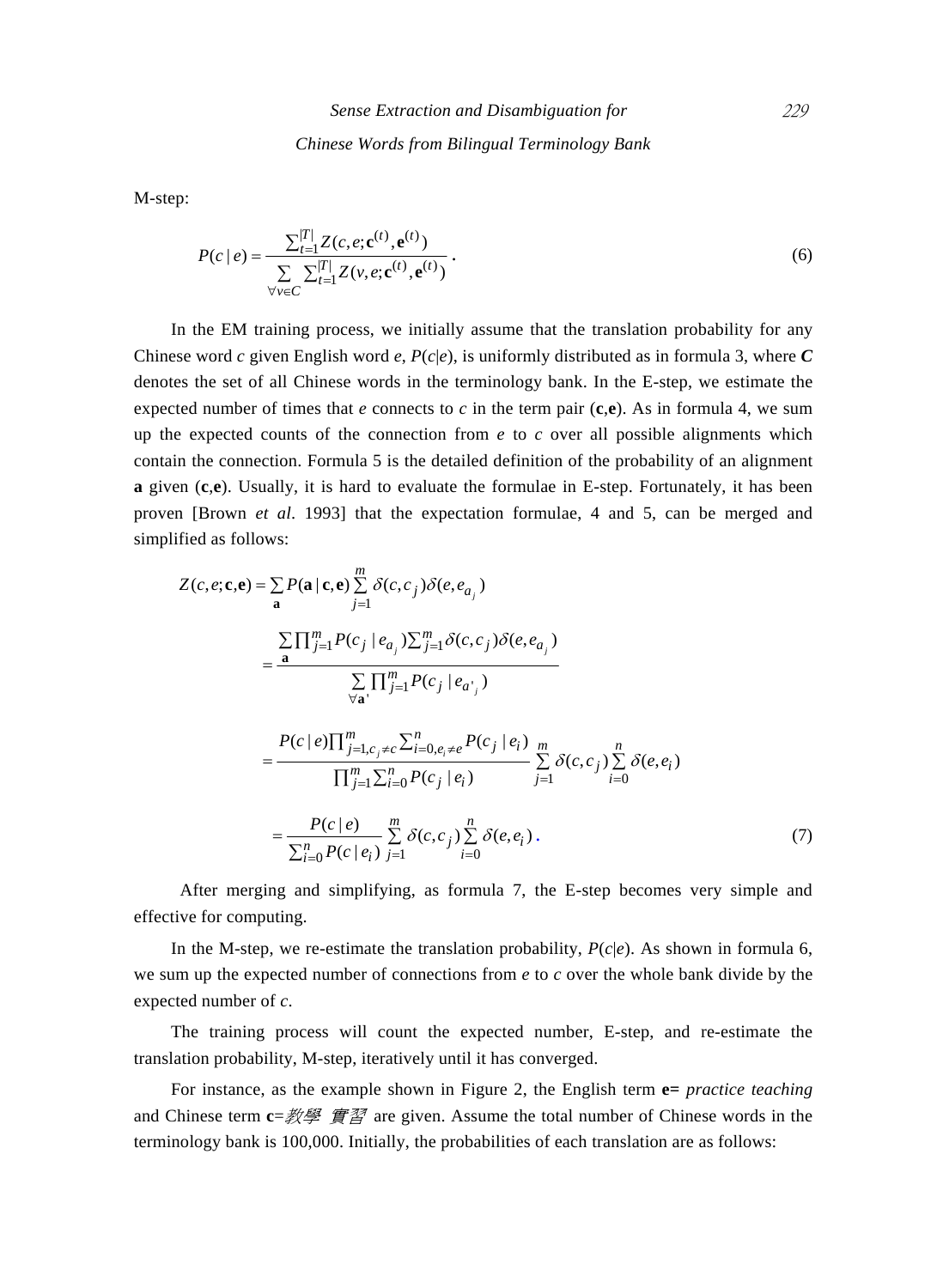$$
P(\text{KSE} \mid practice) = \frac{1}{|C|} = 0.00001, \qquad P(\text{KSE} \mid teaching) = \frac{1}{|C|} = 0.00001,
$$
\n
$$
P(\text{KSE} \mid practice) = \frac{1}{|C|} = 0.00001, \qquad P(\text{KSE} \mid teaching) = \frac{1}{|C|} = 0.00001.
$$

In E-step, we count the expected number for all possible connections in the term pair:

\n- Z( 
$$
\mathcal{H}\mathcal{B}
$$
, practice; **e**, **c** ) =  $\frac{P(\mathcal{H}\mathcal{B}\mid practice)}{P(\mathcal{H}\mathcal{B}\mid practice) + P(\mathcal{H}\mathcal{B}\mid teaching)} = 0.5$ ,
\n- Z(  $\mathcal{H}\mathcal{B}$ , teaching; **e**, **c** ) =  $\frac{P(\mathcal{H}\mathcal{B}\mid teaching)}{P(\mathcal{H}\mathcal{B}\mid practice) + P(\mathcal{H}\mathcal{B}\mid teaching)} = 0.5$ ,
\n- Z(  $\mathcal{H}\mathcal{B}$ , practice; **e**, **c** ) =  $\frac{P(\mathcal{H}\mathcal{B}\mid practice)}{P(\mathcal{H}\mathcal{B}\mid practice) + P(\mathcal{H}\mathcal{B}\mid teaching)} = 0.5$ ,
\n- Z(  $\mathcal{H}\mathcal{B}$ , teaching; **e**, **c** ) =  $\frac{P(\mathcal{H}\mathcal{B}\mid practice)}{P(\mathcal{H}\mathcal{B}\mid practice) + P(\mathcal{H}\midraise)} = 0.5$ .
\n

In M-step, we first count the global expected number of each translation by summing up the expected number of each data entry over the whole term bank:

$$
\sum_{t=1}^{[T]} Z(\frac{2\pi}{3}) = \sum_{t=1}^{[T]} Z(\frac{2\pi}{3}) = \sum_{t=1}^{[T]} Z(\frac{2\pi}{3}) = \sum_{t=1}^{[T]} Z(\frac{2\pi}{3}) = \sum_{t=1}^{[T]} Z(\frac{2\pi}{3}) = \sum_{t=1}^{[T]} Z(\frac{2\pi}{3}) = \sum_{t=1}^{[T]} Z(\frac{2\pi}{3}) = \sum_{t=1}^{[T]} Z(\frac{2\pi}{3}) = \sum_{t=1}^{[T]} Z(\frac{2\pi}{3}) = \sum_{t=1}^{[T]} Z(\frac{2\pi}{3}) = \sum_{t=1}^{[T]} Z(\frac{2\pi}{3}) = \sum_{t=1}^{[T]} Z(\frac{2\pi}{3}) = \sum_{t=1}^{[T]} Z(\frac{2\pi}{3}) = \sum_{t=1}^{[T]} Z(\frac{2\pi}{3}) = \sum_{t=1}^{[T]} Z(\frac{2\pi}{3}) = \sum_{t=1}^{[T]} Z(\frac{2\pi}{3}) = \sum_{t=1}^{[T]} Z(\frac{2\pi}{3}) = \sum_{t=1}^{[T]} Z(\frac{2\pi}{3}) = \sum_{t=1}^{[T]} Z(\frac{2\pi}{3}) = \sum_{t=1}^{[T]} Z(\frac{2\pi}{3}) = \sum_{t=1}^{[T]} Z(\frac{2\pi}{3}) = \sum_{t=1}^{[T]} Z(\frac{2\pi}{3}) = \sum_{t=1}^{[T]} Z(\frac{2\pi}{3}) = \sum_{t=1}^{[T]} Z(\frac{2\pi}{3}) = \sum_{t=1}^{[T]} Z(\frac{2\pi}{3}) = \sum_{t=1}^{[T]} Z(\frac{2\pi}{3}) = \sum_{t=1}^{[T]} Z(\frac{2\pi}{3}) = \sum_{t=1}^{[T]} Z(\frac{2\pi}{3}) = \sum_{t=1}^{[T]} Z(\frac{2\pi}{3}) = \sum_{t=1}^{[T]} Z(\frac{2\pi}{3}) = \sum_{t=1}^{[T]} Z(\frac{2\pi}{3}) = \sum_{t=1}^{[T]} Z(\frac{2\pi}{3}) = \sum_{t=1}^{[T]} Z(\frac{2\pi}{3}) = \sum_{t=1}^{[T]} Z(\frac{2\pi}{3}) = \sum_{t=1}^{[T]}
$$

After the global expected number of each translation has been counted, we can re-estimate the translation probabilities by means of the expected numbers:

P(*xy* = 0.00632,  
\nP(*xy* = 0.00632,  
\n
$$
\sum_{v \in C} \sum_{t=1}^{|T|} Z(\psi, practice; \mathbf{e}^{(t)}, \mathbf{c}^{(t)}) = \frac{0.7}{110.67} = 0.00632,
$$
\n
$$
P(\psi, \mathbf{w}) = \frac{\sum_{t=1}^{|T|} Z(\psi, practice; \mathbf{e}^{(t)}, \mathbf{c}^{(t)})}{\sum_{v \in C} \sum_{t=1}^{|T|} Z(v, teaching; \mathbf{e}^{(t)}, \mathbf{c}^{(t)})} = \frac{43.72}{121.88} = 0.35871,
$$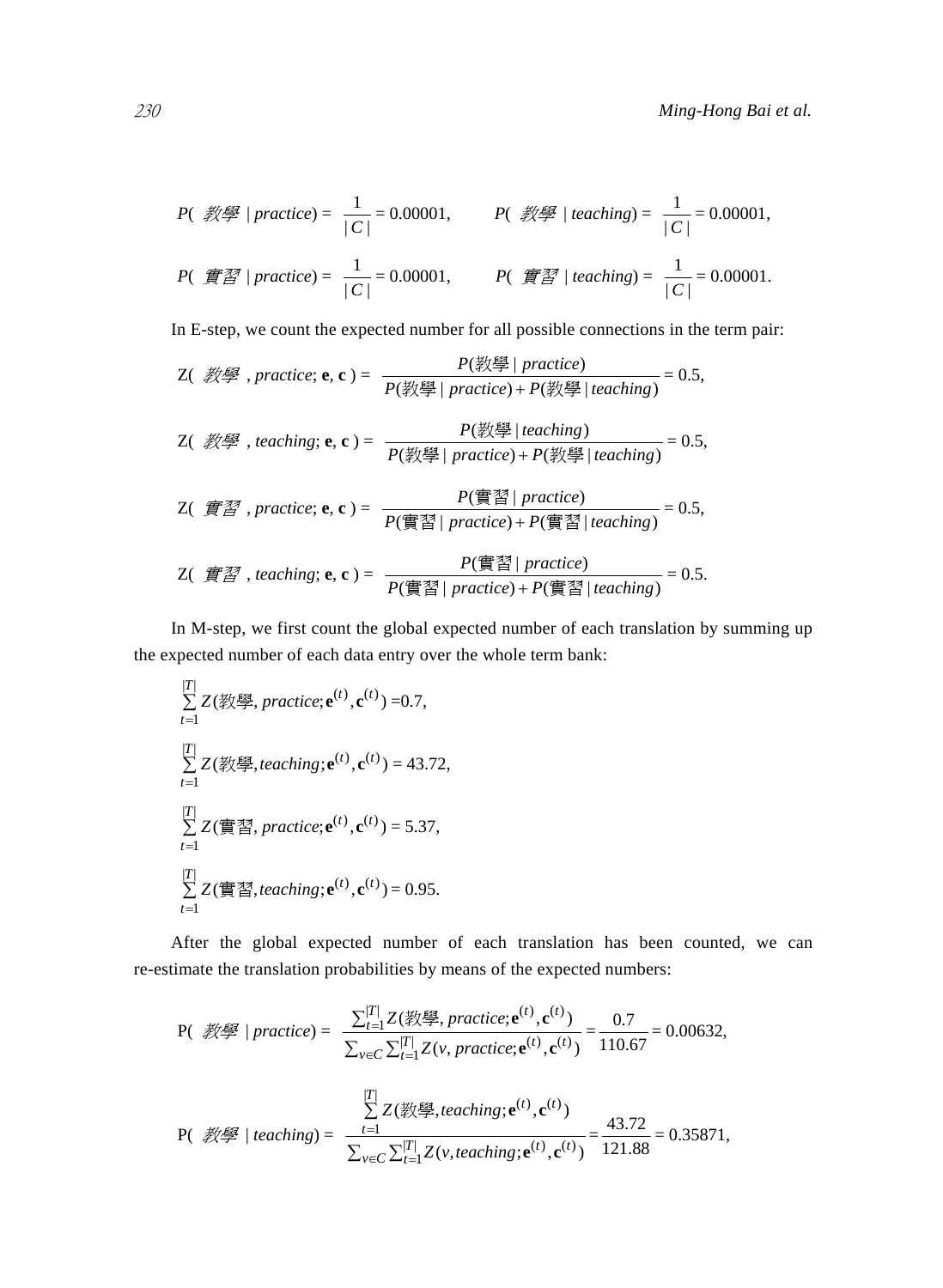*Chinese Words from Bilingual Terminology Bank* 

$$
P(\n\widetilde{\mathbf{f}}\n\widetilde{\mathbf{f}}\n\widetilde{\mathbf{f}}\n\widetilde{\mathbf{f}}\n\widetilde{\mathbf{f}}\n\widetilde{\mathbf{f}}\n\widetilde{\mathbf{f}}\n\widetilde{\mathbf{f}}\n\widetilde{\mathbf{f}}\n\widetilde{\mathbf{f}}\n\widetilde{\mathbf{f}}\n\widetilde{\mathbf{f}}\n\widetilde{\mathbf{f}}\n\widetilde{\mathbf{f}}\n\widetilde{\mathbf{f}}\n\widetilde{\mathbf{f}}\n\widetilde{\mathbf{f}}\n\widetilde{\mathbf{f}}\n\widetilde{\mathbf{f}}\n\widetilde{\mathbf{f}}\n\widetilde{\mathbf{f}}\n\widetilde{\mathbf{f}}\n\widetilde{\mathbf{f}}\n\widetilde{\mathbf{f}}\n\widetilde{\mathbf{f}}\n\widetilde{\mathbf{f}}\n\widetilde{\mathbf{f}}\n\widetilde{\mathbf{f}}\n\widetilde{\mathbf{f}}\n\widetilde{\mathbf{f}}\n\widetilde{\mathbf{f}}\n\widetilde{\mathbf{f}}\n\widetilde{\mathbf{f}}\n\widetilde{\mathbf{f}}\n\widetilde{\mathbf{f}}\n\widetilde{\mathbf{f}}\n\widetilde{\mathbf{f}}\n\widetilde{\mathbf{f}}\n\widetilde{\mathbf{f}}\n\widetilde{\mathbf{f}}\n\widetilde{\mathbf{f}}\n\widetilde{\mathbf{f}}\n\widetilde{\mathbf{f}}\n\widetilde{\mathbf{f}}\n\widetilde{\mathbf{f}}\n\widetilde{\mathbf{f}}\n\widetilde{\mathbf{f}}\n\widetilde{\mathbf{f}}\n\widetilde{\mathbf{f}}\n\widetilde{\mathbf{f}}\n\widetilde{\mathbf{f}}\n\widetilde{\mathbf{f}}\n\widetilde{\mathbf{f}}\n\widetilde{\mathbf{f}}\n\widetilde{\mathbf{f}}\n\widetilde{\mathbf{f}}\n\widetilde{\mathbf{f}}\n\widetilde{\mathbf{f}}\n\widetilde{\mathbf{f}}\n\widetilde{\mathbf{f}}\n\widetilde{\mathbf{f}}\n\widetilde{\mathbf{f}}\n\widetilde{\mathbf{f}}
$$

The training process will count the expected number and re-estimate the translation iteratively until it has converged. There are some translation probabilities estimated in this experiment shown in Figures 3-6.

| English | Chinese | P(c   e) |
|---------|---------|----------|
| water   | 水       | 0.599932 |
| water   | 水位      | 0.048781 |
| water   | 水分      | 0.011677 |
| water   | 用水      | 0.011427 |
| water   | 地下水     | 0.010800 |
| water   | 水壓      | 0.009310 |
| water   | 水量      | 0.007905 |
| water   | 水管      | 0.007640 |
| water   | 位       | 0.007471 |
| water   | 水面      | 0.006704 |

*Figure 3. translation probabilities for water.* 

| English | Chinese | P(c   e) |
|---------|---------|----------|
| tank    | 槽       | 0.292606 |
| tank    | 櫃       | 0.176049 |
| tank    | 艙       | 0.077515 |
| tank    | 箱       | 0.034325 |
| tank    | 水       | 0.025067 |
| tank    | 液       | 0.018411 |
| tank    | 水槽      | 0.016570 |
| tank    | 池       | 0.016157 |
| tank    | 罐       | 0.015687 |
| tank    | 水箱      | 0.012206 |

*Figure 4. translation probabilities for tank.*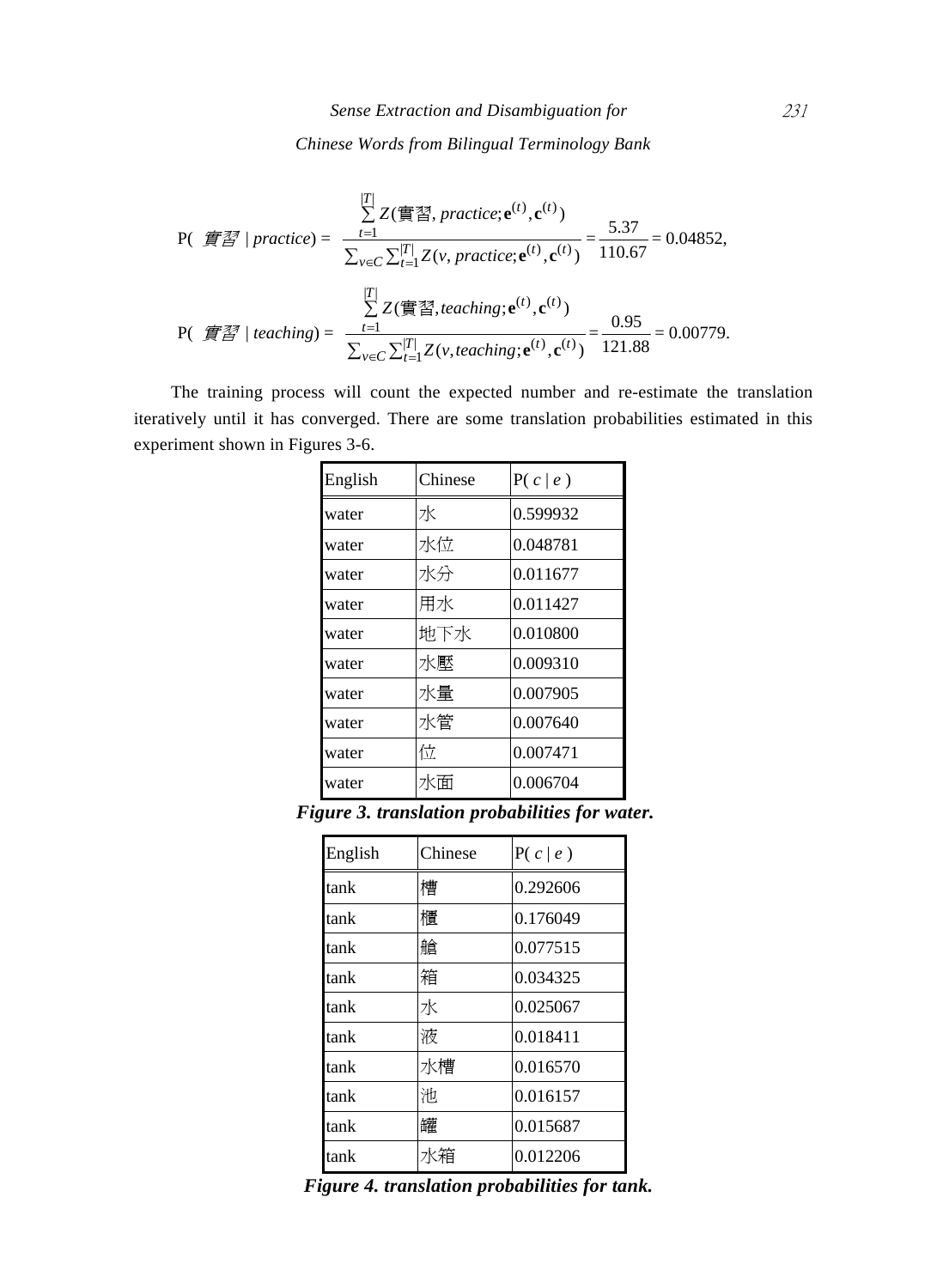| English  | Chinese | P(c   e) |
|----------|---------|----------|
| practice | 練習      | 0.163636 |
| practice | 實習      | 0.093320 |
| practice | 演習      | 0.058102 |
| practice | 實務      | 0.056980 |
| practice | 操作      | 0.051331 |
| practice | 優良      | 0.042036 |
| practice | 作業      | 0.038144 |
| practice | 方法      | 0.036161 |
| practice | 實作      | 0.034805 |
| practice | 實際      | 0.025800 |

*Figure 5. translation probabilities for practice.* 

| English  | Chinese | P(c   e) |
|----------|---------|----------|
| teaching | 教學      | 0.698757 |
| teaching | 教學法     | 0.137614 |
| teaching | 教材      | 0.045780 |
| teaching | 單元      | 0.015502 |
| teaching | 教具      | 0.010315 |
| teaching | 教導      | 0.007246 |
| teaching | 教會      | 0.007246 |
| teaching | 教授      | 0.007246 |
| teaching | 教訓      | 0.007246 |
| teaching | 教       | 0.007246 |

*Figure 6. translation probabilities for teaching.* 

## **3.1.3 Imposing Alignment Constraints**

As was mentioned in Section 3.1.1, the goal of word alignment is to find the best alignment candidate to maximize the translation probability of a term pair. However, in real situations there are some problems that have to be solved:

1. Cross connections: assume there is a series of words,  $c_j, c_{j+1}, c_{j+2}$  in a Chinese term, if  $c_j$  and  $c_{j+2}$  connect to the same English word while  $c_{j+1}$  connects to any other word, we call this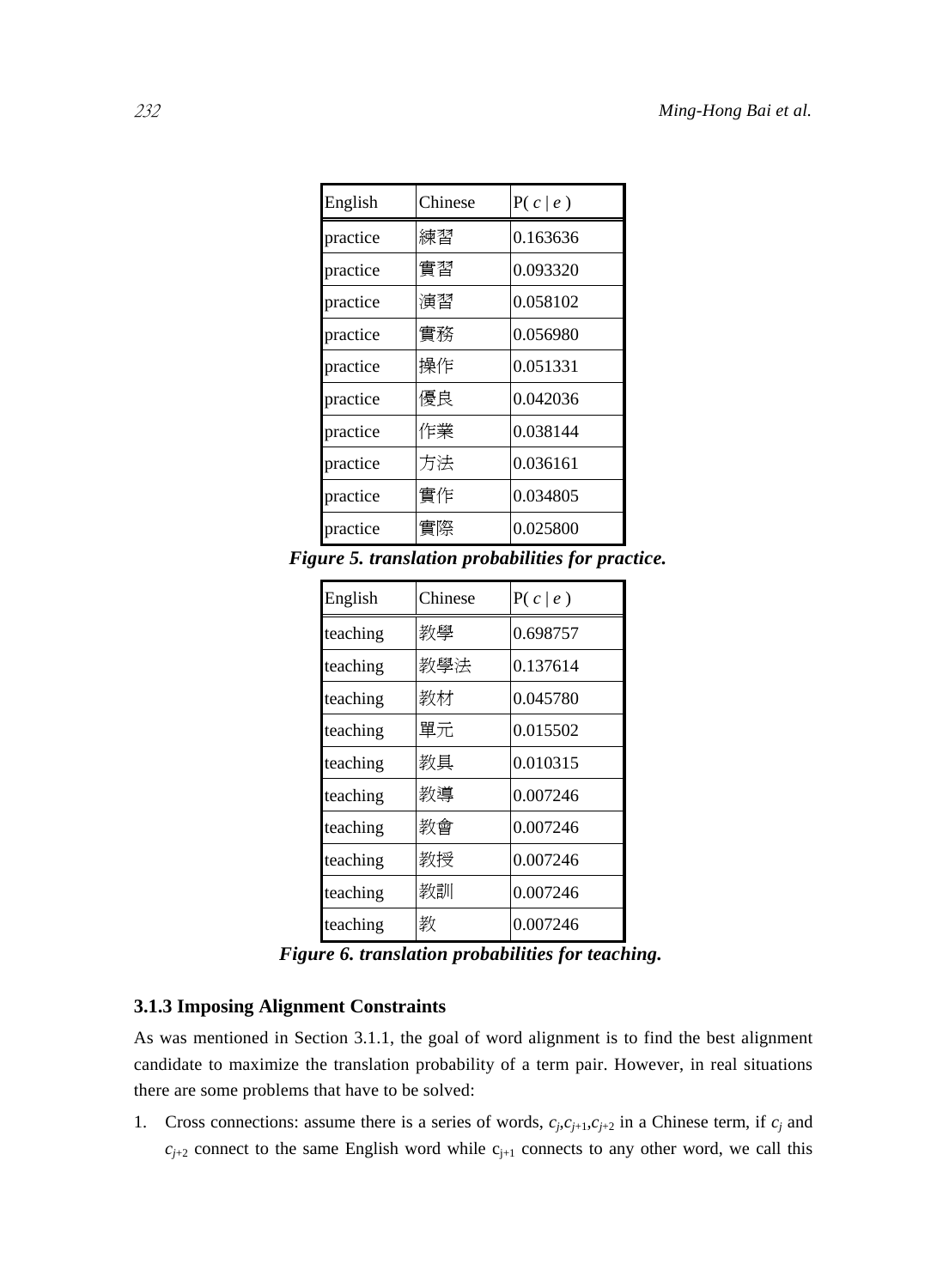alignment contains a cross connection. There is an example of cross connection shown in Figure 7. The Chinese word 校 is more likely to connect to *examination* shown in Figure 8.



*Figure 7. example of cross connection,* 校 *and* 考試 *connected to examination while* 外 *connected to external.* 

|             | 校             | 外          | 考試            |
|-------------|---------------|------------|---------------|
| external    | $1.4x10^{-7}$ | 0.575537   | $5.3x10^{-9}$ |
| examination | $5.2x10^{-6}$ | $5.2x10-6$ | 0.172751      |

*Figure 8. example of cross connection: the translation probabilities of the*  example, it shows that 校 is more likely to connect to examination.

2. Function words: in word alignment stage, function words are usually ignored except when they are part of compound words. For example, Figure 9, *of* is a part of a compound which can not be skipped, while in Figure 10, *of* can be skipped.



*Figure 10. of is not part of compound.* 

In order to solve this problem, two constraints are imposed on the alignment algorithm. Formula 1 is altered by using a cost function instead of probability, defined as follows:

$$
\mathbf{a} = \underset{\mathbf{a}}{\arg\min} \ cost(\mathbf{a}),\tag{8}
$$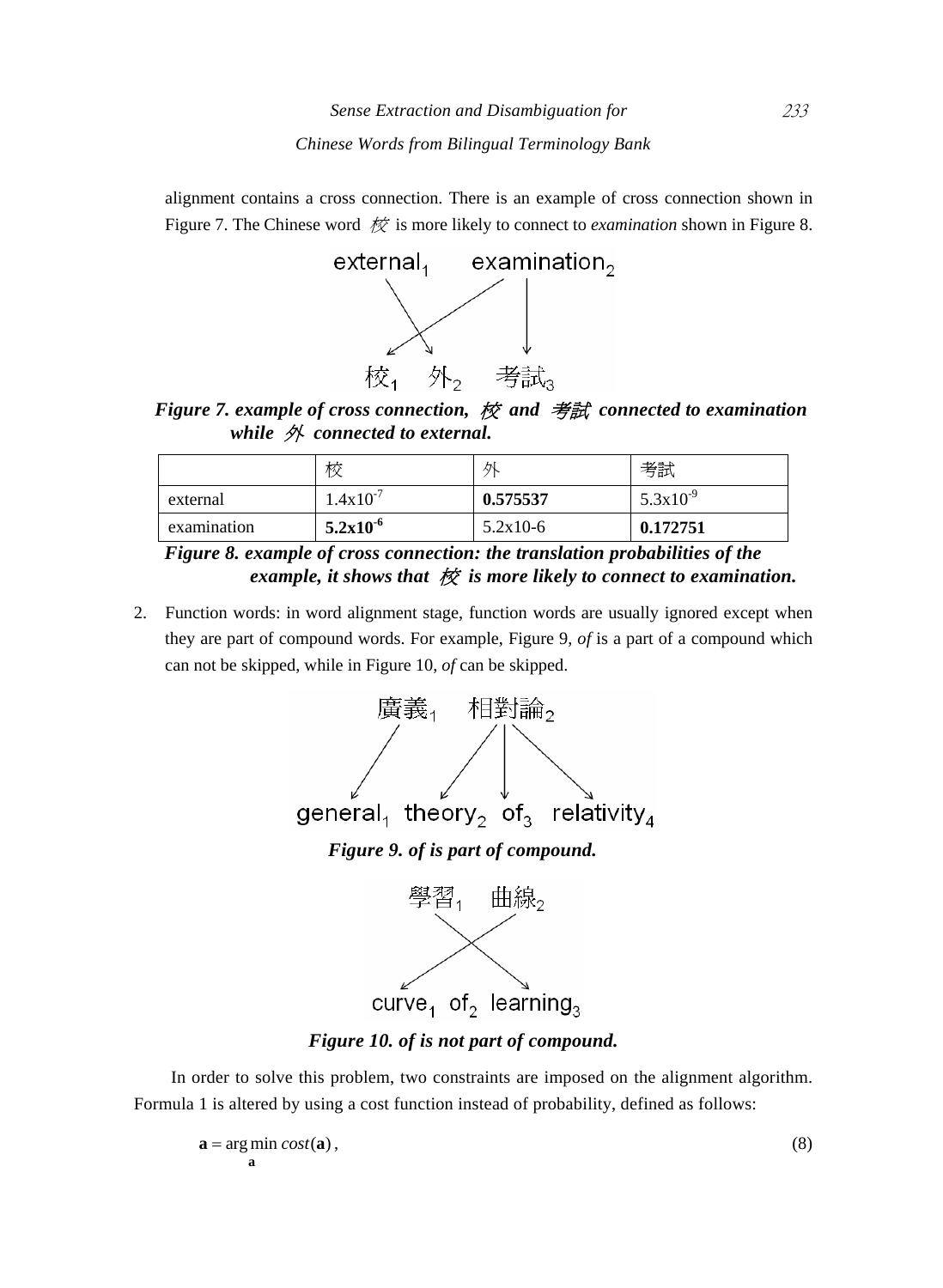where cost function is given by:

 $\sqrt{2}$ 

$$
\cos t(\mathbf{a}) = \begin{cases}\n\infty, & \text{if cross\_connection}(\mathbf{a}) = true \\
\text{if } a_i \text{ connects } c_i \text{ to any word} \\
\infty, & \text{and } c_i \text{ is a function word} \\
\text{and } c_i \text{ is not part of compound} \\
\sum_{j=1}^{k} -\log(p(c_j \mid e_{a_j})) & \text{else}\n\end{cases} \tag{9}
$$

The *cross connection* function is used to detect the cross connection in an alignment candidate. If a cross connection is found, the alignment candidate will be assigned a large cost value. The function was given by:

$$
cross\_connection(\mathbf{a}) = \begin{cases} true, & \text{if } a_i \neq a_{i+1} \text{ and } a_i = a_{i+2} \\ false, & \text{else} \end{cases} . \tag{10}
$$

#### **3.1.4 Connection Directions**

There are two connection directions in word alignment: from Chinese to English, (where Chinese is the source language while English is the target language), and from English to Chinese. The alignment method of the IBM models has a restriction; a word of target language can only be connected to exactly one word of the source language. This restriction causes two words in the source language not to be able to connect to a word in the target language.

For example, in Figure 11, for alignment from Chinese to English, *cedar* should be connected to both  $\equiv$  and  $\not\in\mathcal{K}$ , but the model does not allow the connection in this direction. Figure 12 is another example of the same problem from English to Chinese.



*Figure 11. cedar can not be connected by both* 雪 *and* 松 *in this direction.*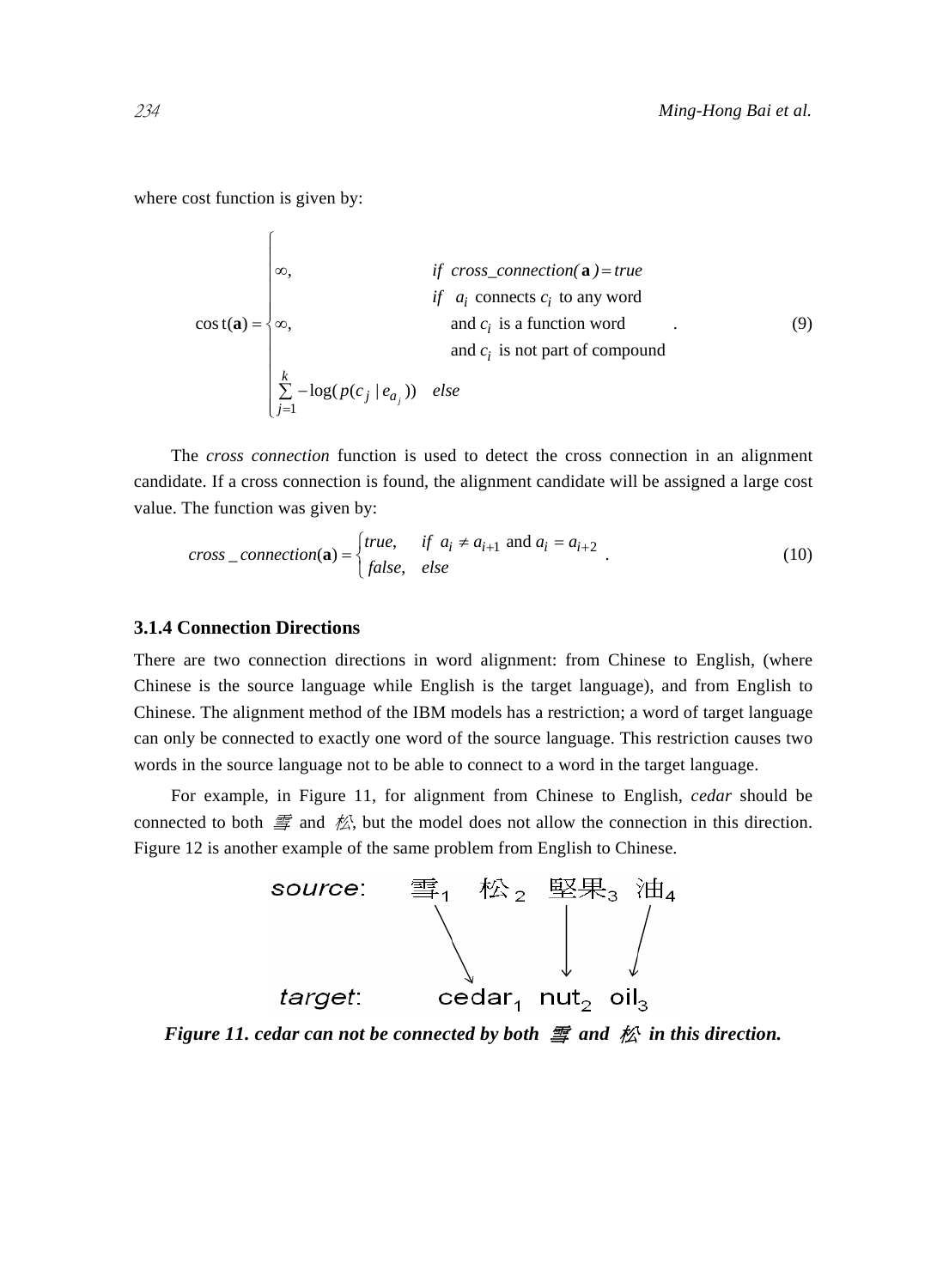

# *this direction.*

In order to solve this problem, the alignments of these two directions are merged using the following steps: 1. Align from Chinese to English. Each word of an English compound will be connected by the same Chinese word in this step which will be treated as an alignment unit in the next step. 2. Align from English to Chinese. Each word of a Chinese compound will be connected to the same English unit, a word or merged compound, in this step.

For example, *universal gravitation* was merged in step 1 while *雪* and 松 were not merged in the same step, as shown in Figure 13. In step2,  $\equiv$  and  $\not\!\!\!\!\!\triangleq$  were merged and *universal gravitation* will be treated as a unit in the same step, as shown in Figure 14.



*Figure 13.* 雪 *and* 松 *were not merged in step 1 while universal gravitation was merged in the same step.* 



*Figure 14. step 2,* 雪 *and* 松 *were merged in step 2 and universal gravitation was treated as a unit in the same step.* 

After these two steps, all of the compounds in each language will be merged. Figure 15 shows some examples of word alignment in these experiments.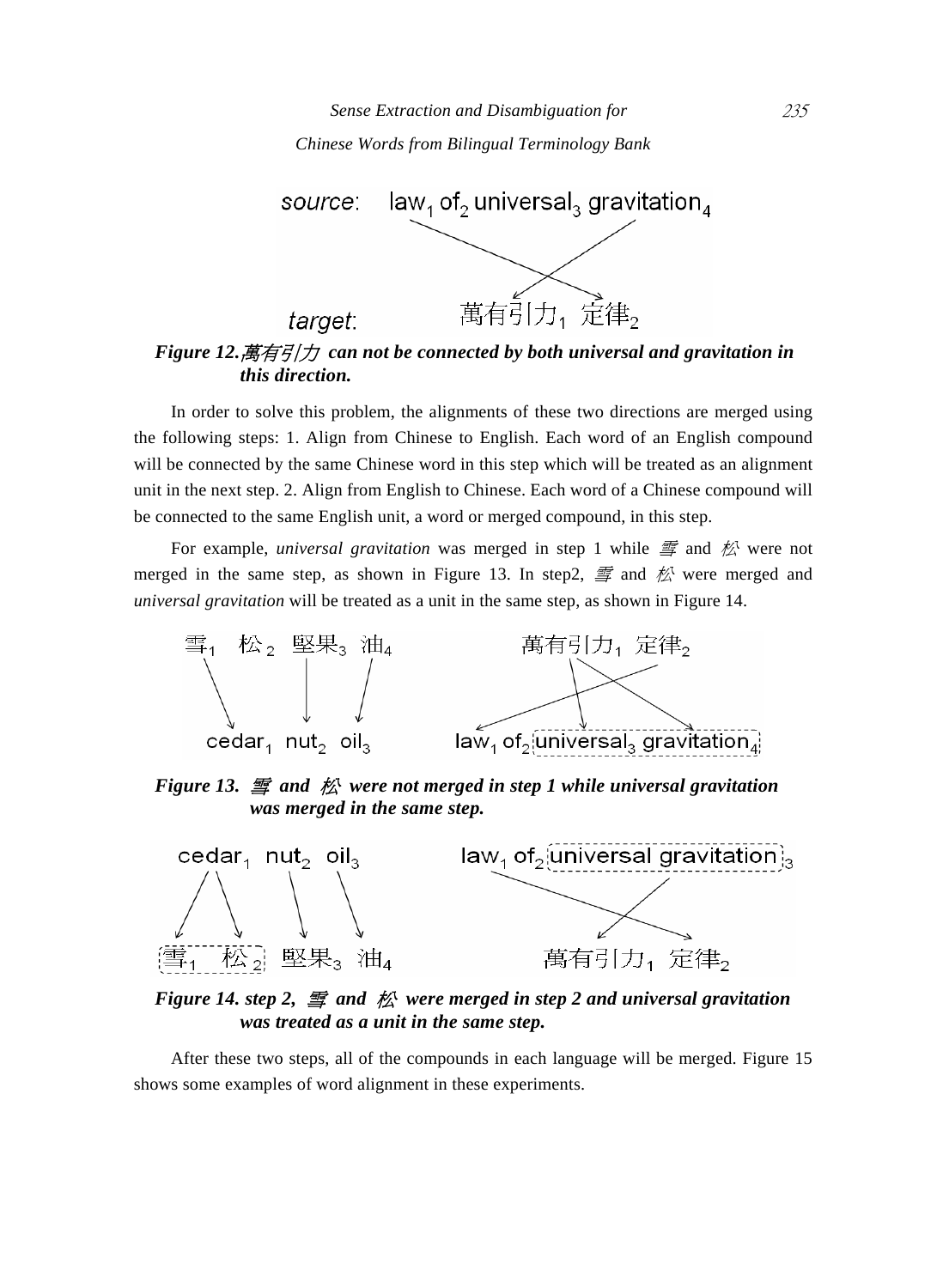| <b>English Term</b>  | <b>Chinese Term</b> | <b>Alignment</b>            |
|----------------------|---------------------|-----------------------------|
| evaporation tank     | 蒸發 槽                | evaporation/蒸發 tank/槽       |
| wind-wave tank       | 風浪 水槽               | wind-wave/風浪 tank/水槽        |
| wave tank            | 波浪 水槽               | wave/波浪 tank/水槽             |
| volumetric tank      | 量 水箱                | volumetric/量 tank/水箱        |
| curve of learning    | 學習 曲線               | curve/曲線 of/ learning/學習    |
| exchange of students | 學生 交換               | exchange/交換 of/ students/學生 |
| practice teaching    | 教學 實習               | practice/實習 teaching/教學     |
| wall cloud           | 雲牆                  | wall/牆 cloud/雲              |
| gas mixture          | 混合 氣體               | gas/氣體 mixture/混合           |
| air choke valve      | 閥<br>阻<br>氣         | air/氣 choke/阻 valve/閥       |

*Figure 15. some examples of word alignment.* 

## **3.2 Sense Tagging**

When we tag Chinese words with WordNet senses, if the translation of a word has only one sense, a monosemous word, it can be tagged with that sense directly. If the translation has more than one sense, we should use a disambiguation method to get the appropriate sense. In past years, a lot of word sense disambiguation (WSD) methods have been proposed, including supervised, bootstrapping, and unsupervised. Supervised and bootstrapping methods usually resolve an ambiguity in the collocations of the target word, which implies that the target word should be in a complete sentence. These are not appropriate for this project's data. When some statistical based unsupervised methods are not accurate enough, they will add too much noise to the results. For the purpose of building a high quality dictionary, we tend to use a high precision WSD method which should also be appropriate for a bilingual term bank. We employ some heuristic rules, which are motivated by [Atserias *et al*. 1997], described as follows:

#### Heuristic 1.

If  $e_i$  is a morpheme of **e** then pick the sense of  $e_i$ , say  $s_i$ , which contains hyponym **e**.

This heuristic rule works for head morphemes of compounds. For example, as shown in figure 16, the term pair (*water tank*, 水 槽 ) is aligned as (*water*/水 *tank/*槽 ). There are five senses for *tank*. The above heuristic rule will select *tank-2* as the sense of *tank/*槽 because there is only one sense of *water tank* and the sense is a hyponym of *tank-2*. In this case, the sense of *water tank* can be tagged as *water tank-1* and *tank* can be tagged as *tank-2*.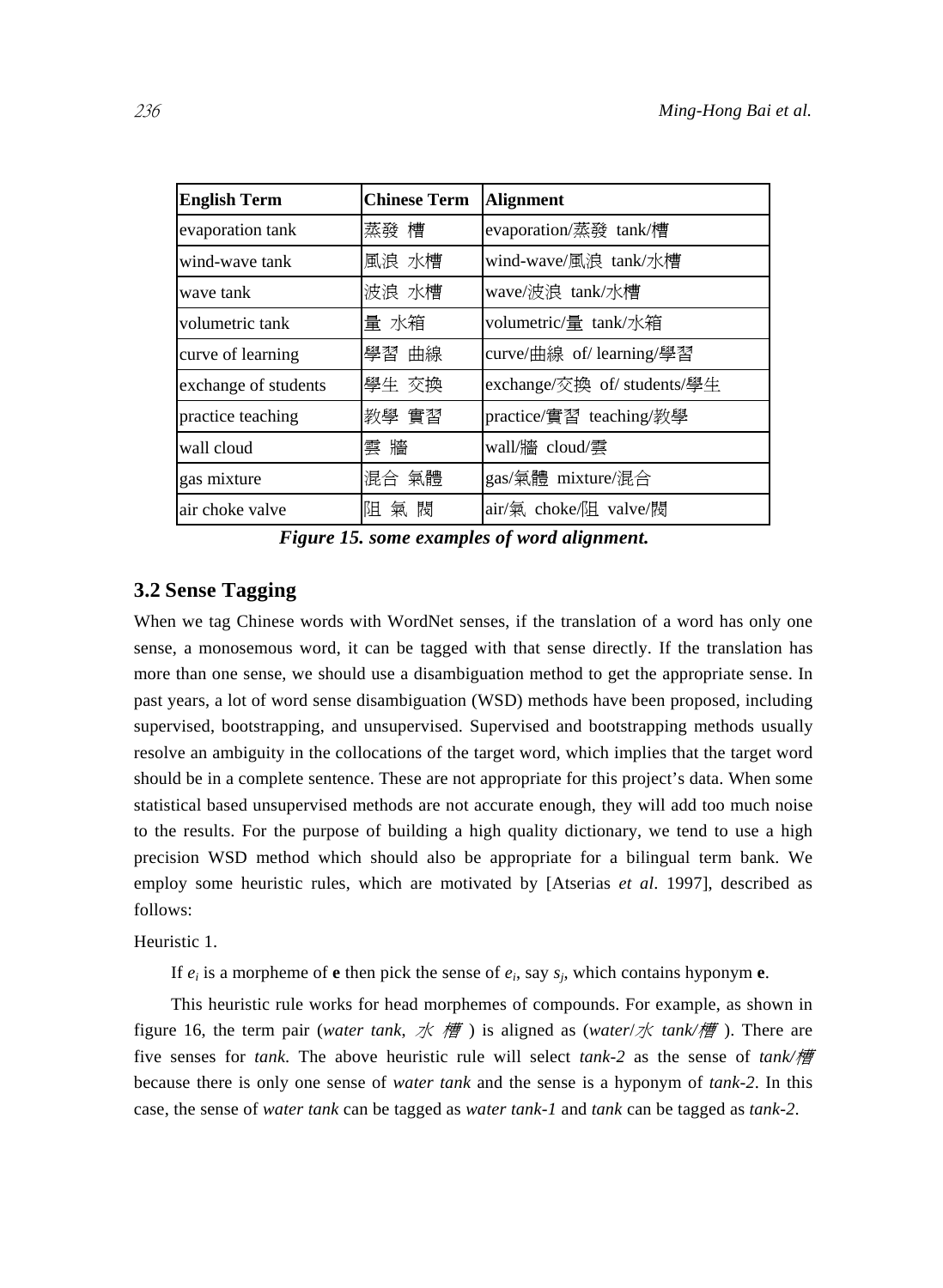#### *Chinese Words from Bilingual Terminology Bank*



*Figure 16. water tank-1 is a hyponym of tank-2.* 

Heuristic 2.

Suppose the set  $\{e_1, e_2, \ldots, e_k\}$  contains all possible translations of Chinese word *c*,

Case 1: If  $\{e_1, e_2, \ldots, e_k\}$  share a common sense  $s_t$ , then pick  $s_t$  as their sense.

Case 2: If one element of the set  $\{e_1, e_2, \ldots, e_k\}$ , say  $e_i$ , has a sense  $s_i$  which is the hypernym of synsets corresponding to the rest of the words. We say that they nearly share the same sense and pick  $s_t$  as the sense  $e_i$ , pick the corresponding hyponyms as the sense of the rest of words.

An example of case 1 is the translations of 腳踏車, {*bicycle*, *bike*, *wheel*}, which are a subset of a synset. This means that the synset is the common sense of these words and we can pick it as the words' sense. An example of case 2, as shown in figure 17, is the translations of 信號旗, {*signal*, *signal flag*, *code flag*}, although these words do not exactly share the same sense, one sense of *signal* is the hypernym of *signal flag* and *code flag*. This means that they nearly share the same sense; we pick the hypernym, *signal-1*, as the sense of *signal* and the corresponding hyponyms as the sense of *signal flag* and *code flag*.



*Figure 17. the translations of* 信號旗*, {signal, signal flag, code flag}, are nearly share the same sense.* 

Heuristic 3.

If some of the translations of *c* are tagged in the previous steps and the results show that the translations of *c* is always tagged with the same sense, we think *c* to have mono sense, so pick that sense as the sense of untagged translations.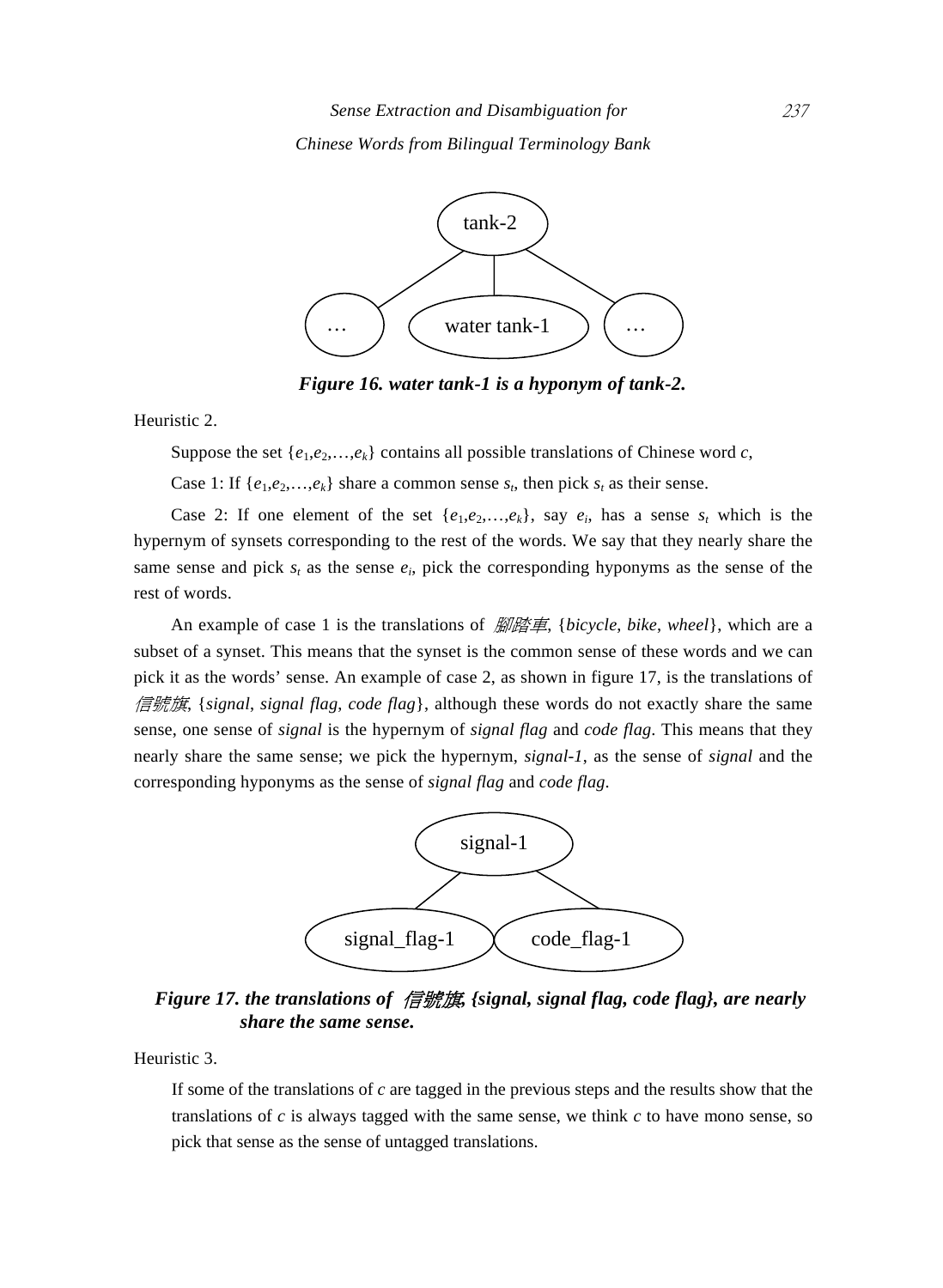In the previous steps, many Chinese-English pairs have been tagged with WordNet senses. In these tagged instances, we found that some Chinese words were always tagged with the same synset, although they may have many different English translations, and these English words may be ambiguous themselves. The untagged translations of the Chinese word can be tagged with the same synset.

For example, as shown in Figure 18, 防波堤 has many different translations and some of them are ambiguous in WordNet, (*groin* has 3 senses in WordNet). In fact, those seemingly different senses tagged by previous steps actually are indexed by the same synset in WordNet, so we guess that  $\beta \mathcal{B} \neq \emptyset$  has mono sense and will be tagged the same synset for all instances.

| <b>Chinese word</b> | <b>English word</b> | <b>Sense</b> |
|---------------------|---------------------|--------------|
| 防波堤                 | breakwater          | breakwater-1 |
| 防波堤                 | groin               | $groin-2$    |
| 防波堤                 | groyne              | groyne-1     |
| 防波堤                 | mole                | mole-5       |
| 防波堤                 | bulwark             | bulwark-3    |
| 防波堤                 | seawall             | seawall-1    |
| 防波堤                 | jetty               | jetty-1      |

*Figure 18. the possible translations of* 防波堤 *and its sense tagged by the previous steps.* 

## **4. Experiments**

In the experiment of word alignment, we extract 840,187 English-Chinese translation pairs which contain 445,830 Chinese word types and 318,048 English word types. On average, each Chinese word has 1.88 English translations while each English word has 2.64 Chinese translations.

In word sense disambiguation, 124,752 Chinese words were linked to 42,589 WordNet synsets, which contain 165,775 (Chinese word, synset) translation pairs. On average, each Chinese word was discovered to have 1.33 senses in terms of WordNet synsets. In the following subsection, we will evaluate the performance of the word alignments and WSD results.

#### **4.1 Results of Word Alignment**

In order to evaluate the performance of word alignment, we randomly select 500 term pairs from a terminology bank and align them manually as the gold standard, As single-morpheme terms do not need to be aligned, compound words were considered only. We follow the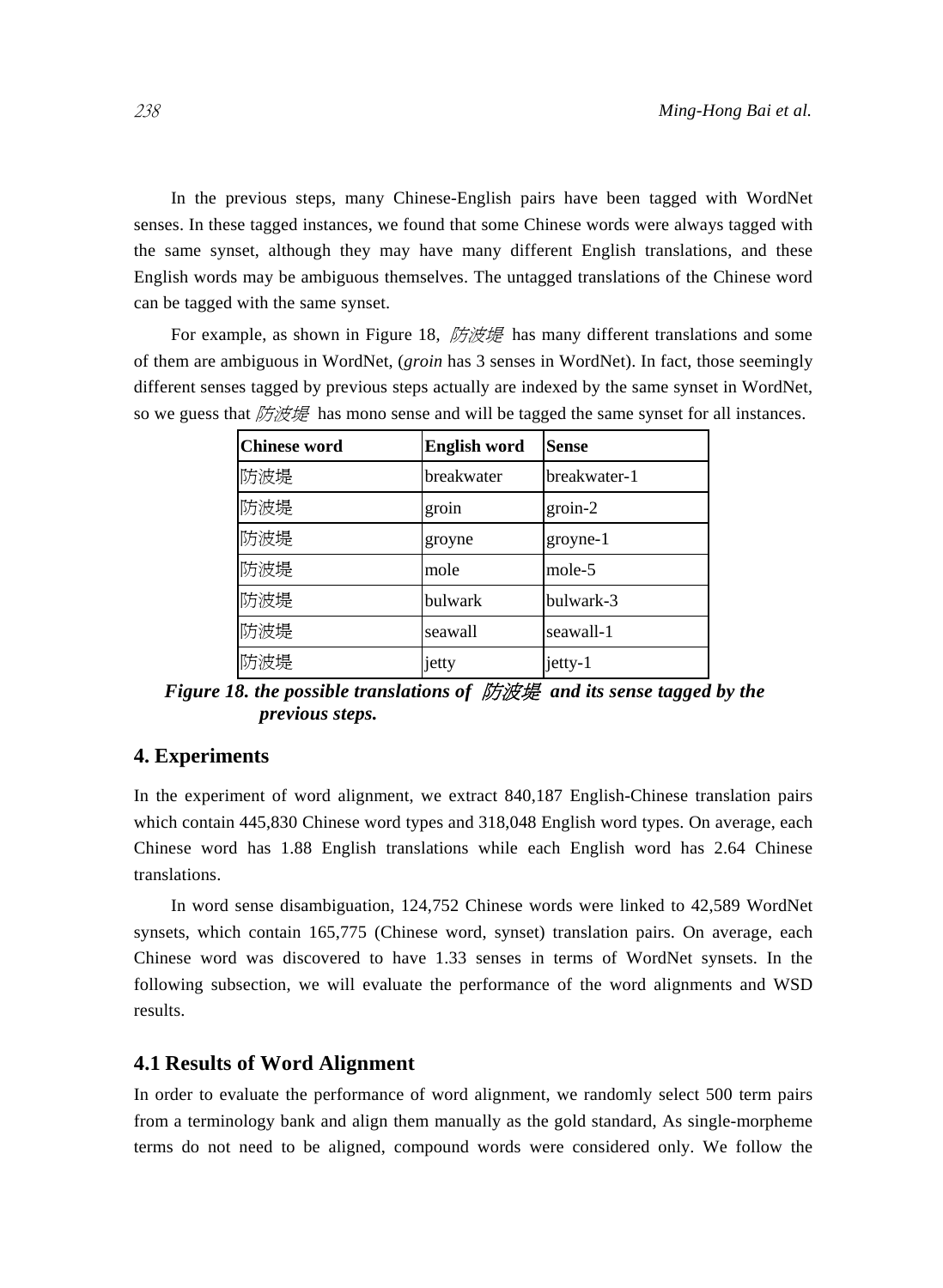evaluation method defined by [Och and Ney 2000], which defined precision, recall and alignment error rate (AER) as follows:

recall = 
$$
\frac{|A \cap S|}{|S|}
$$
,  
\nprecision =  $\frac{|A \cap P|}{|A|}$ ,  
\nAER =  $1 - \frac{|A \cap S| + |A \cap P|}{|A| + |S|}$ ,

where S denotes the annotated set of sure alignments, P denotes the annotated set of possible alignments, and A denotes the set of alignments produced by the alignment method.

The results are shown in Table 1. The recall and precision figures show that the word alignment results are quite accurate. As we expected, the word alignment in phrases is much easier and accurate than in complete sentences. Note that the f-scores of word alignment tasks in complete sentences, even the current state-of-the-art alignments for naturally related languages such as English and French, are still less than 95 [Blunsom *et al*. 2006].

*Table 1. the performance of our word alignment method.* 

| recall | precision | f-score | <b>AER</b> |
|--------|-----------|---------|------------|
| 98.2   | 98.6      | 98.4    | 1.0        |

| Error Type             | <b>Error Samples</b>               |  |  |
|------------------------|------------------------------------|--|--|
| Word Segmentation      | half-wave/半 length/波長 criterion/準則 |  |  |
|                        | spiral/螺旋 coal/煤機 cleaner/洗        |  |  |
|                        | american/西 ginseng/洋參              |  |  |
|                        | second/再 wind/生氣                   |  |  |
|                        | microlen/微透鏡藕 coupler/合器           |  |  |
|                        | atomic/原子能 energy/階                |  |  |
| transliteration        | san/聖胡 julian/連安                   |  |  |
| asymmetric translation | navigation/航行參考 star/星             |  |  |
| abbreviation           | double/ III/托克馬克熱核反應器              |  |  |

*Table 2. typical errors of word alignment.* 

The main alignment errors are caused by the following reasons as shown in Table 2. The first error type was caused by the errors of word segmentation. For example,  $\vec{E}$  =  $\hat{E}$ \$ should be segmented as  $\overline{\mathcal{B}}\neq\mathcal{B}$  instead of  $\overline{\mathcal{B}}\neq\mathcal{B}$  and  $\overline{\mathcal{B}}\neq\mathcal{B}$  should be segmented as  $\overline{\mathcal{B}}\neq\mathcal{B}$  $\overline{\mathcal{R}}$  instead of  $\overline{H} \not\subseteq \overline{\mathcal{R}}$ . The second error type was the mapping of transliterations which is a different type of word alignment. The third type was caused by the asymmetric translation of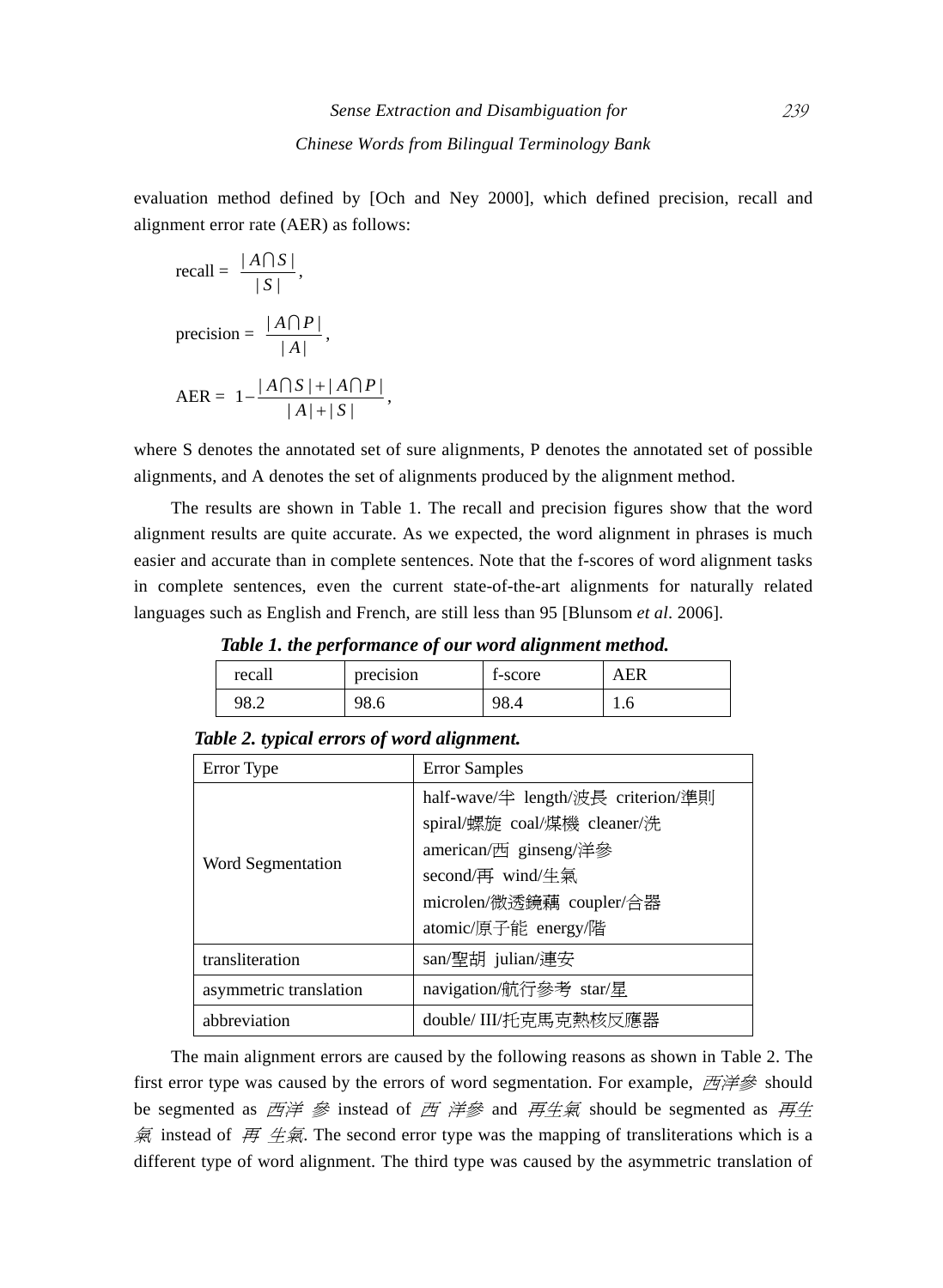the data. For example, in the term pair (navigation star, 航行 參考 星), the Chinese word 參  $\hat{\mathcal{F}}$  has no appropriate mapping in the English portion. The fourth type was caused by abbreviation which is also a difficult problem in regards to word alignment.

#### **4.2 Result of Word Sense Disambiguation**

Since the goal of these experiments is to build a Chinese WordNet automatically, we concerned more with the quality of WSD than the quantity. To evaluate the accuracy of these heuristic rules, we randomly selected 200 sense tagged words for each heuristic rule and checked the sense of each word manually. The accuracy rate of WSD results are defined as follows:

accuracy rate = 
$$
\frac{\text{# of selected words with correct sense}}{\text{# of selected words}}.
$$

The accuracy of each heuristic rule is shown in Table 3. It shows that the accuracy of heuristic rules is all over 80 %. Note that, in the lexical sample tasks of Senseval 3 [Mihalcea *et al*. 2004], the precision of the best supervised WSD methods is less than 73%, the unsupervised methods are even worse. Furthermore, these methods depend highly on the contexts of target words, which is not suitable in these experiments. These are the reasons why we use the heuristic rules instead of conventional WSD methods.

|             | # words | #words with correct sense | accuracy rate |
|-------------|---------|---------------------------|---------------|
| Heuristic 1 | 200     | 160                       | 80.0%         |
| Heuristic 2 | 200     | 167                       | 83.5 %        |
| Heuristic 3 | 200     | 174                       | 87.0 %        |

*Table 3. Disambiguation accuracy of each heuristic rule.* 

We also concerned with how many WordNet senses can be linked with Chinese words. There are two coverage rates, defined as follows:

coverage rate of word-sense pairs  $=$   $\frac{\text{\# of word sense pairs are linked}}{\text{\# of word sense pairs in WordNet}}$ ,

coverage rate of synsets =  $\frac{\text{# of synsets are linked}}{\text{# of synsets in WordNet}}$ .

In the WSD steps, 484,771 tokens are tagged with WordNet synsets, in which 54,654 distinct word-sense pairs are contained. In other words, there are 54,654 distinct word-sense pairs which are linked with any Chinese word. The coverage of word-sense pairs and synsets are shown in Table 4. The synset coverage of heuristic rule 3 is not listed in the table, because it just tags the Chinese words which have been disambiguated in the previous steps and does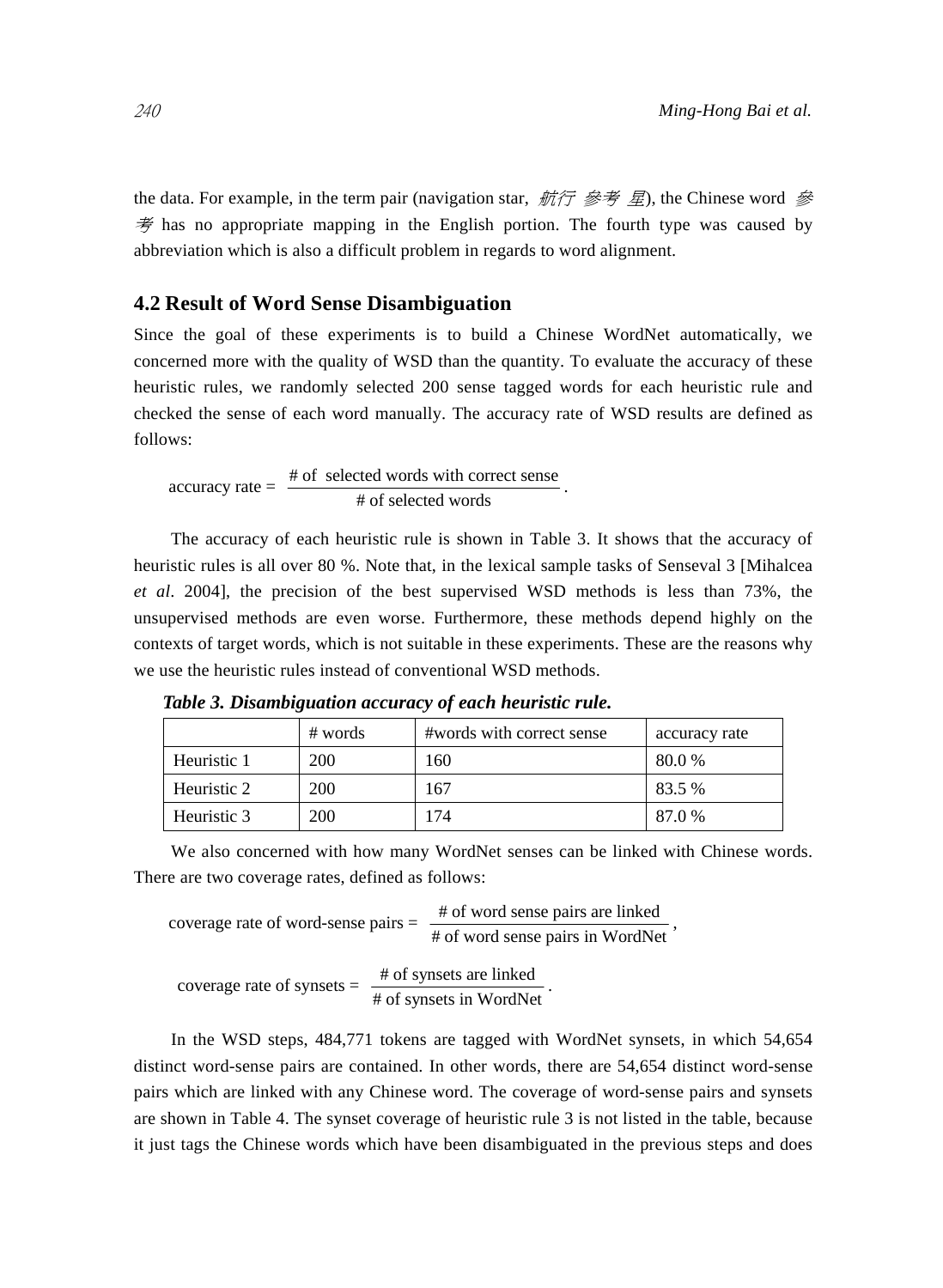not link any Chinese word with new synset. The table shows that the coverage of word-sense pairs in WordNet 2.0 is 26.9% and the coverage of synsets is 36.89 %.

|                    | #tokens | #word-sense<br>pairs | word-sense pair<br>coverage | #synsets | synset<br>coverage |
|--------------------|---------|----------------------|-----------------------------|----------|--------------------|
| monosemous<br>word | 370,991 | 48,623               | 23.94 %                     | 39,953   | 34.61 %            |
| Heuristic 1        | 29,422  | 4,211                | 2.07 %                      | 3,452    | 2.99 %             |
| Heuristic 2        | 29,311  | 2,050                | 1.00 %                      | 1,685    | 1.46 %             |
| Heuristic 3        | 81,734  | 1,931                | 0.95%                       |          |                    |
| Total              | 484,771 | 54,654               | 26.90 %                     | 42,589   | 36.89 %            |

*Table 4. the coverage of each heuristic rule in WordNet 2.0.* 

It seems the coverage of the experiments is too low. One possible reason is that most of the synsets in WordNet are infrequent. To prove this phenomenon, we use the frequencies of each sense provided by WordNet, which are the occurrence frequencies for each synset in the SemCor Corpus. As per analysis, there are 115,423 synsets in WordNet 2.0, but only 28,688 (24.8%) synsets appear in the SemCor. It shows that most of the senses are low frequency senses in WordNet.

Another issue is that, the coverage is contributed mostly by monosemous words. About 17% of words are ambiguous in WordNet. It seems that there is still room to improve.

## **5. Conclusions and Future Researches**

In this paper, we propose a methodology to extract Chinese-English translation pairs from a large-scale bilingual terminology bank, and link the translation pairs to WordNet synsets. We faced two problems in this study: 1. Word-to-word alignment for each entry in the terminology bank, which helps to extract corresponding English translations for each Chinese word. 2. Word sense disambiguation, which helps to select the appropriate sense when the English translation of a Chinese word is ambiguous.

The evaluation of the experiments shows that the f-score of word alignment archives 98.4%. In the word sense disambiguation stage, the word-sense pairs extracted from the terminology bank cover 26.9% of WordNet word-sense pairs. Also, the distinct senses cover 36.89% of WordNet synsets. The accuracy of the three heuristic rules achieves 80%, 83 %, and 87 %.

A bilingual terminology bank provides some advantages over a bilingual parallel corpus for extracting information. For example, we can extract more Chinese-English translation pairs through the various appearances of a word which is contained in different compounds. The other advantage is that most of compound words in terminology bank are composed of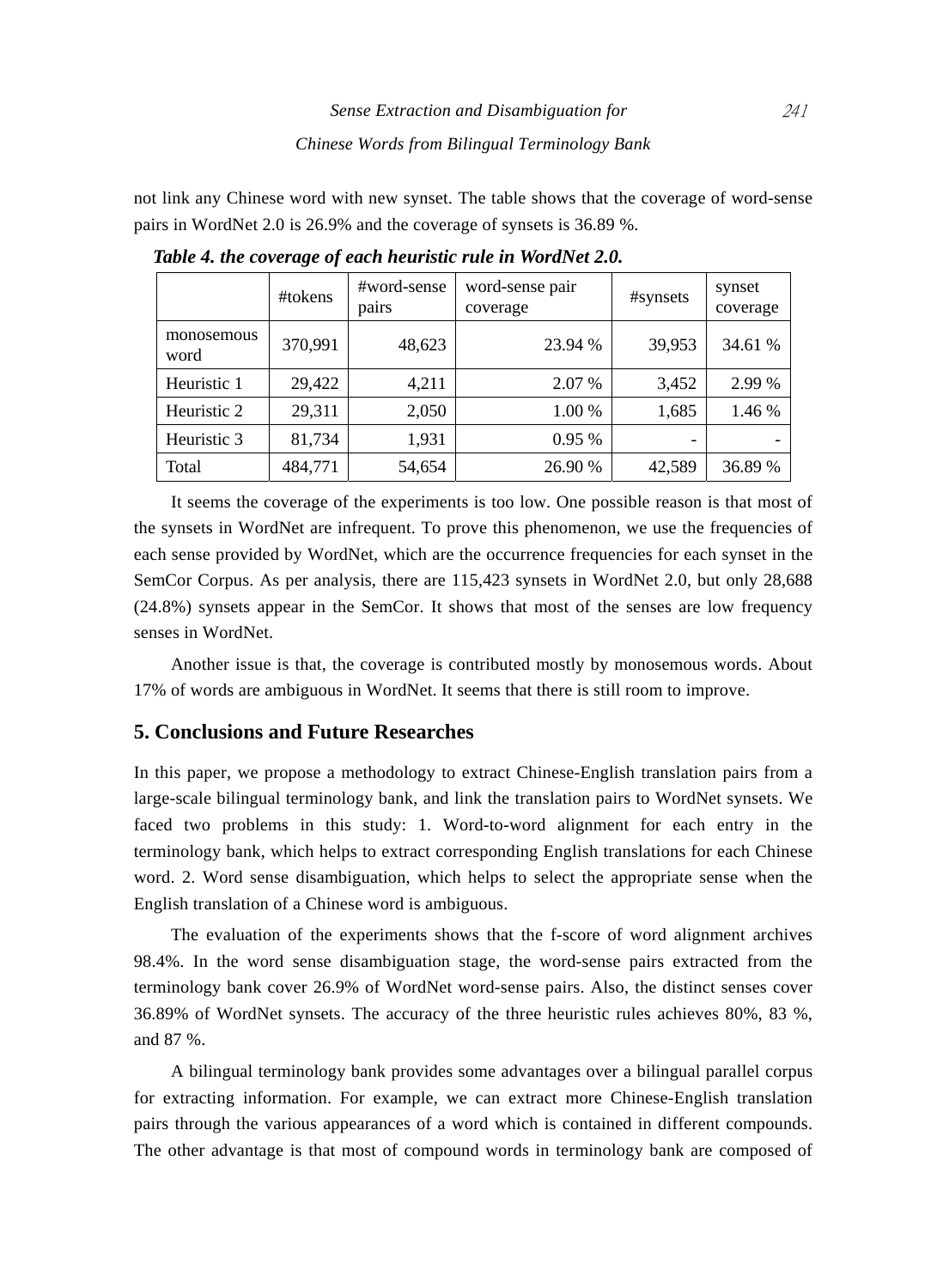only 2-3 words, which results in the word alignment accuracy of a terminology bank being much higher than a bilingual corpus.

In the future we will try to use some other word sense disambiguation methods to increase the coverage of words and senses in WordNet and to extract more information from terminology bank.

#### **References**

- Atserias, J., S. Climent, X. Farreres, G. Rigau and H. Rodríguez, "Combining Multiple Methods for the Automatic Construction of Multilingual WordNets," In *Proceedings of the International Conference on Recent Advances in Natural Language Processing*, 1997, Tzigov Chark, Bulgaria, pp. 143-149.
- Bhattacharya, I., L. Getoor and Y. Bengio, "Unsupervised Sense Disambiguation Using Bilingual Probabilistic Models, " In *Proceedings of the 42nd Annual Meeting of the Association for Computational Linguistics*, 2004, Barcelona, Spain, pp. 287-294.
- Blunsom, P. and T. Cohn, "Discriminative Word Alignment with Conditional Random Fields," In *Proceedings of the 21st International Conference on Computational Linguistics and 44th Annual Meeting of the Association for Computational Linguistics*, 2006, Sydney, Australia, pp. 65-72.
- Brown, P.F., S.A.D. Pietra, V.J.D. Pietra, and R.L. Mercer, "The Mathematics of Machine Translation: Parameter Estimation," *Computational Linguistics*, 19(2), 1993, pp. 263–311.
- Chang, J.S., T. Lin, G.-N. You, T.C. Chuang and C.-T. Hsieh, "Building A Chinese WordNet Via Class-Based Translation Model," *International Journal of Computational Linguistics and Chinese Language Processing*, 8(2), 2003, pp. 61-76.
- CKIP, Chinese Word Segmentation System, http://ckipsvr.iis.sinica.edu.tw/, 2006
- Daudé, J., L. Padró and G. Rigau, "Mapping Multilingual Hierarchies using Relaxation Labelling," In *Joint SIGDAT Conference on Empirical Methods in Natural Language Processing and Very Large Corpora*, 1999, College Park, Maryland.
- Dempster, A.P., N.M. Laird and D.B. Rubin, "Maximum likelihood from incomplete data via the EM algorithm," *Journal of the Royal Statistical Society*, 39(1), 1977, pp. 1-38.
- Diab, M. and P. Resnik, "An Unsupervised Method for Word Sense Tagging using Parallel Corpora," In *Proceedings of the 40th Annual Meeting of the Association for Computational Linguistics*, 2002, NJ, USA, pp. 255-262.
- Mihalcea, R. and T. Chklovski, "The SENSEVAL–3 English Lexical Sample Task," In *Proceedings of Senseval-3: Third International Workshop on the Evaluation of Systems for the Semantic Analysis of Text*, Barcelona, Spain, pp. 25-28.
- Miller, G., "WordNet: An online lexical database," *International Journal of Lexicography*, 3(4), 1990, pp. 235-312.
- NICT, 學術名詞資訊網, http://terms.nict.gov.tw/, 2006.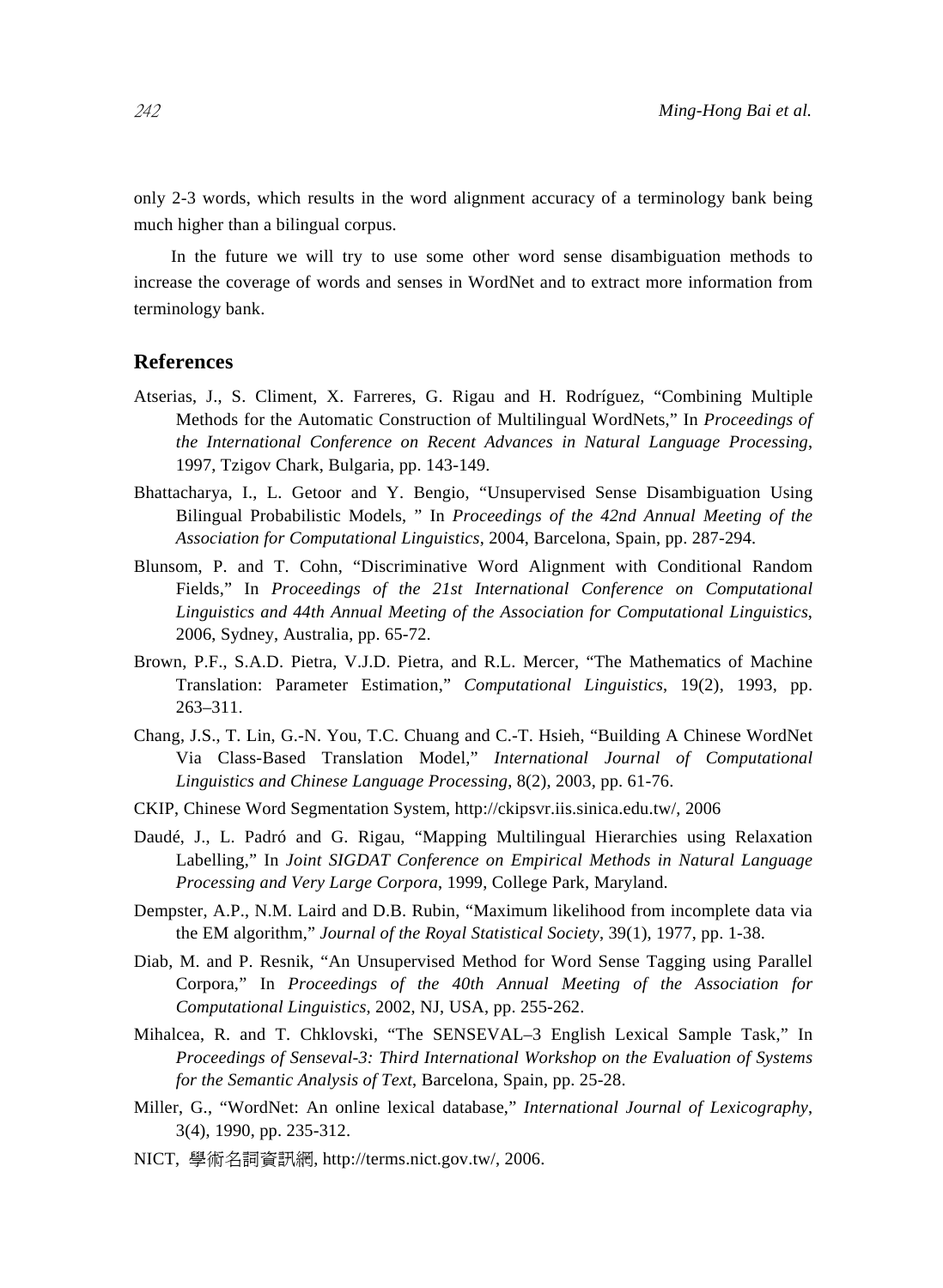- Och, F.J. and Hermann N., "Improved Statistical Alignment Models," In *Proceedings of the 38th Annual Meeting of the Association for Computational Linguistics*, 2000, Hong Kong, pp. 440-447.
- Proctor, P., "Longman English-Chinese Dictionary of Contemporary English," *Longman Group (Far East) Ltd*., Hong Kong, 1988.
- Vogel, S., H. Ney, C. Tillmann, "HMM-based word alignment in statistical translation," In *Proceedings of the 16th conference on Computational linguistics*, 1996, Morristown, NJ, pp. 836-841.